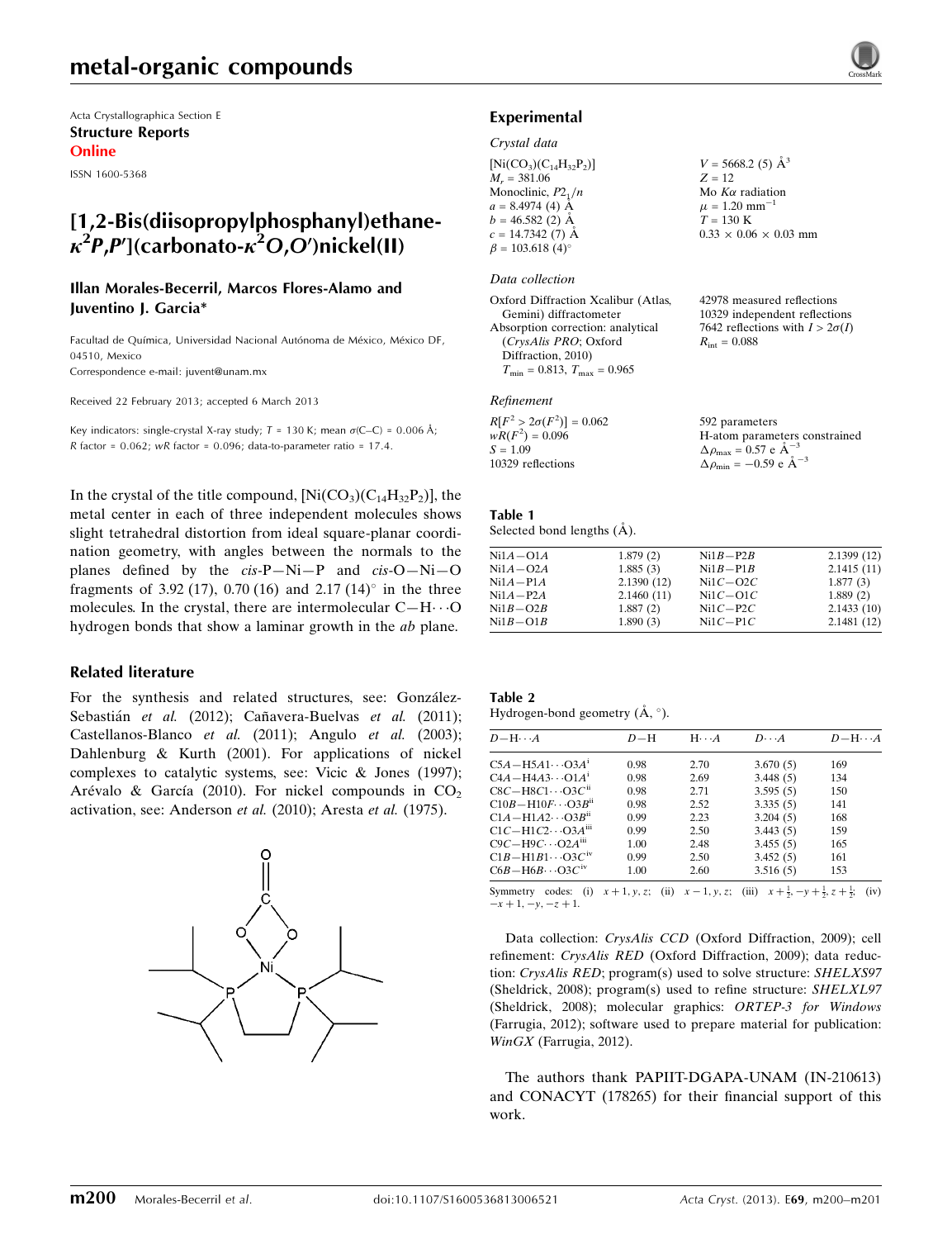Supplementary data and figures for this paper are available from the IUCr electronic archives (Reference: RU2049).

#### References

- [Anderson, J. S., Iluc, V. M. & Hillhouse, G. L. \(2010\).](https://scripts.iucr.org/cgi-bin/cr.cgi?rm=pdfbb&cnor=ru2049&bbid=BB1) Inorg. Chem. 49, 10203– [10207.](https://scripts.iucr.org/cgi-bin/cr.cgi?rm=pdfbb&cnor=ru2049&bbid=BB1)
- [Angulo, I. M., Bouwman, E., van Gorkum, R., Lok, S. M., Lutz, M. & Spek, A.](https://scripts.iucr.org/cgi-bin/cr.cgi?rm=pdfbb&cnor=ru2049&bbid=BB2) L. (2003). [J. Mol. Catal. A Chem.](https://scripts.iucr.org/cgi-bin/cr.cgi?rm=pdfbb&cnor=ru2049&bbid=BB2) 202, 97–106.
- [Aresta, M. N., Nobile, C. F., Albano, V. G., Forni, E. & Manasero, M. \(1975\).](https://scripts.iucr.org/cgi-bin/cr.cgi?rm=pdfbb&cnor=ru2049&bbid=BB3) J. [Chem. Soc. Chem. Commun.](https://scripts.iucr.org/cgi-bin/cr.cgi?rm=pdfbb&cnor=ru2049&bbid=BB3) pp. 636–637.
- Arévalo, A. & García, J. J. (2010). Eur. J. Inorg. Chem. pp. 4063-4074.
- Cañavera-Buelvas, F., Flores-Alamo, M. & García, J. J. (2011). Acta Cryst. E67, [m501.](https://scripts.iucr.org/cgi-bin/cr.cgi?rm=pdfbb&cnor=ru2049&bbid=BB5)
- Castellanos-Blanco, N. Y., García, J. J. & Flores-Alamo, M. (2011). Acta Cryst. E67[, m871.](https://scripts.iucr.org/cgi-bin/cr.cgi?rm=pdfbb&cnor=ru2049&bbid=BB6)
- [Dahlenburg, L. & Kurth, V. \(2001\).](https://scripts.iucr.org/cgi-bin/cr.cgi?rm=pdfbb&cnor=ru2049&bbid=BB7) Inorg. Chim. Acta, 319, 176–182.
- [Farrugia, L. J. \(2012\).](https://scripts.iucr.org/cgi-bin/cr.cgi?rm=pdfbb&cnor=ru2049&bbid=BB8) J. Appl. Cryst. 45, 849–854.
- González-Sebastián, L., Flores-Alamo, M. & García, J. J. (2012). Organometallics, 31[, 8200–8207.](https://scripts.iucr.org/cgi-bin/cr.cgi?rm=pdfbb&cnor=ru2049&bbid=BB10)
- [Oxford Diffraction \(2009\).](https://scripts.iucr.org/cgi-bin/cr.cgi?rm=pdfbb&cnor=ru2049&bbid=BB11) CrysAlis CCD and CrysAlis RED. Oxford [Diffraction Ltd, Yarnton, Oxfordshire, England.](https://scripts.iucr.org/cgi-bin/cr.cgi?rm=pdfbb&cnor=ru2049&bbid=BB11)
- Oxford Diffraction (2010). CrysAlis PRO[. Oxford Diffraction Ltd, Yarnton,](https://scripts.iucr.org/cgi-bin/cr.cgi?rm=pdfbb&cnor=ru2049&bbid=BB12) [Oxfordshire, England.](https://scripts.iucr.org/cgi-bin/cr.cgi?rm=pdfbb&cnor=ru2049&bbid=BB12)
- [Sheldrick, G. M. \(2008\).](https://scripts.iucr.org/cgi-bin/cr.cgi?rm=pdfbb&cnor=ru2049&bbid=BB13) Acta Cryst. A64, 112–122.
- [Vicic, D. A. & Jones, W. D. \(1997\).](https://scripts.iucr.org/cgi-bin/cr.cgi?rm=pdfbb&cnor=ru2049&bbid=BB14) J. Am. Chem. Soc. 119, 10855–10856.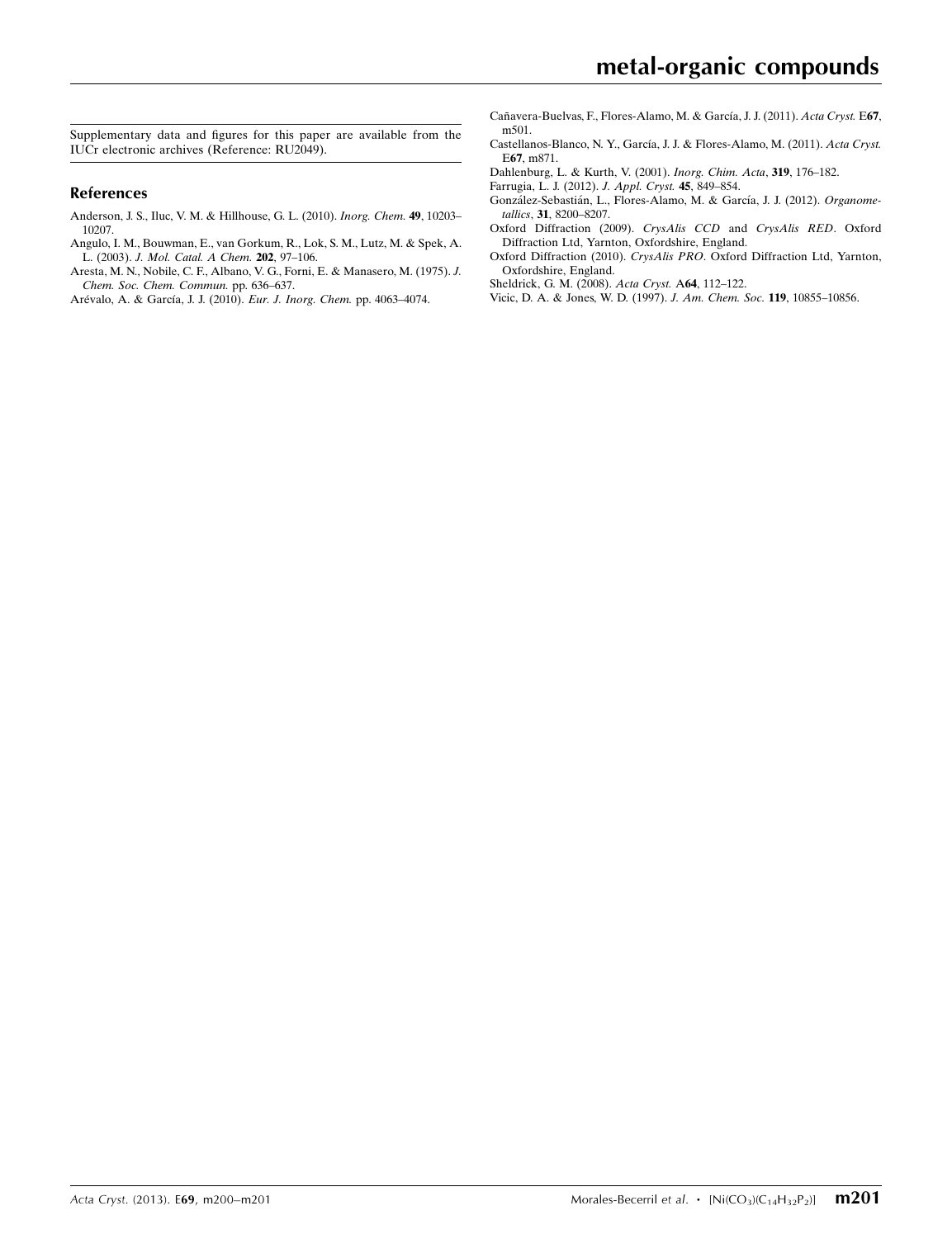# **supporting information**

*Acta Cryst.* (2013). E**69**, m200–m201 [doi:10.1107/S1600536813006521]

# **[1,2-Bis(diisopropylphosphanyl)ethane-***κ***<sup>2</sup>** *P***,***P***′](carbonato-***κ***<sup>2</sup>** *O***,***O***′)nickel(II)**

## **Illan Morales-Becerril, Marcos Flores-Alamo and Juventino J. Garcia**

#### **S1. Comment**

Nickel compounds are highly active in CO<sub>2</sub> activation (Aresta *et al.*, 1975, Anderson *et al.*, 2010), to produce carbonyl and carbonato derivatives. We recently published the complex  $[(dippe)Ni(CO<sub>3</sub>)]$  with a methanol solvate (González-Sebastián *et al.*, 2012).

The asymmetric unit consists of three  $[(dippe)Ni(CO<sub>3</sub>)]$  discrete molecules of the neutral complex (Figure 1). The Ni(II) atom is coordinated by two P atoms of *dippe* ligand and two oxygen atoms of the carbonato anion. The metal center in 3 independent molecules *A, B* and *C* of  $[(dippe)Ni(CO<sub>3</sub>)]$  shows slight tetrahedral distortion from ideal square planar coordination geometry, with the angle between the normals to the planes defined by the two *cis*-P–Ni–P and *cis*- O–Ni–O fragments of 3.92 (17), 0.70 (16) and 2.17 (14)° respectively, these being larger than the limiting value of 0° for squareplanar coordination in [(*dippe*)Ni(CO)2]CH3OH (González-Sebastián *et al.* 2012). Additionally the Ni(II) atom is situated 0.040 (1), 0.0057 (9), 0.0095 (9) Å above the P1/P2/O1/O2 plane in *A, B* and *C* molecules respectively. These deviations from planarity, which can be attributed to some steric efect of the *dippe* ligand and intermolecular interactions of the carbonato ligand, are somewhat shorter than the distortion from ideal square-planar coordination geometry observed on [(*dippe*)Ni(carbazole)<sub>2</sub> (Cañavera-Buelvas *et al.*, 2011) and [(*dippe*)NiCl<sub>2</sub>] (Castellanos-Blanco *et al.*, 2011,) complexes where the NiCl2/NiP2 dihedral angles of 15.32 and 10.01 ° respectively, and similar to the distortion from ideal squareplanar coordination geometry observed for related [(dcpe)NiCl2] (Angulo *et al.*, 2003) and [(1*S*,2*S*)-  $C_5H_8\{P(C_6H_11)_2\}$  (Dahlenburg & Kurth, 2001) complexes, where the NiCl2/NiP2 dihedral angles of 3.96 and 5.37°, respectively.

In the crystal packing, there are intermolecular contacts of the type hydrogen bond (Table 2) mainly between the carbon donor atom of the dippe to O oxygen atom acceptor of the metallic complex mainly. The C5A-H5A1···O3A (2.7 Å) and C4A-H4A3…O1A (2.69 Å) intermolecular interactions in molecule A forming a motif graph  $R_2^2(8)$  along the a axes, while the C10B—H10F···O3B (2.52 Å) and C8C-H8C1···O3C (2.71 Å) intermolecular interactions in molecules *B* and *C* forming a *C(8)* motif along to *c* axis. All these interactions show a laminar growing in the *a*, *b* plane (Figure 2).

### **S2. Experimental**

The compound [(*dippe*)NiCl2] (98.0 mg, 0.25 mmol) was slowly added into a solution of commercially available KOH (28.0 mg, 0. 50 mmol) in H2O (5 ml) under constant stirring at room temperature. After 15 min of reaction, a red solution was observed. At this point the reaction mixture was evaporated to dryness under vacuum and the obtained red-wine residue was re-dissolved in THF (5 mL) and filtrated *via* cannula using a Schlenk flask. After a couple of days of cooling in the dry-box fridge at -30 °C, yellow crystals suitable for *X* ray diffraction studies were obtained.

The yellow crystals for complex  $[(dippe)Ni(CO<sub>3</sub>)]$  displayed a singlet in  $^{31}P\{^1H\}$  NMR (THF-d<sub>8</sub>): 87.8 p.p.m., clearly this product raised from the carbonate present in the commercial KOH.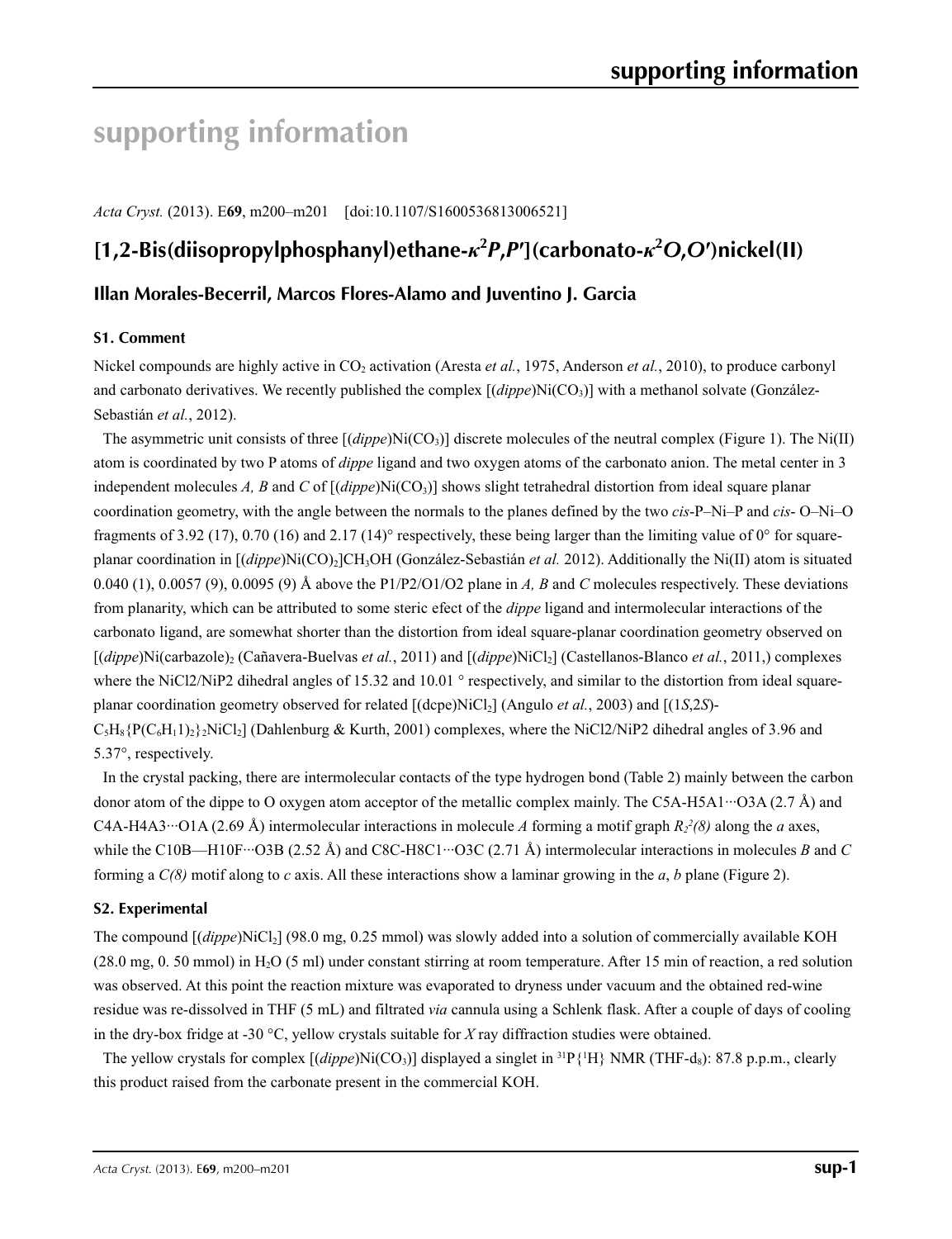### **S3. Refinement**

H atoms attached to C atoms were placed in geometrically idealized positions, and refined as riding on their parent atoms, with C—H distances fixed to 0.98 (methyl CH<sub>3</sub>), 0.99 (methylene CH<sub>2</sub>) and 1.00 Å (methine CH), and with  $U_{iso}(H)$  = 1.5Ueq(methyl C) or 1.2Ueq(C).



#### **Figure 1**

The molecular structure of the title compound. Displacement ellipsoids are drawn at the 50% probability level and H atoms are shown as circles of arbitrary size.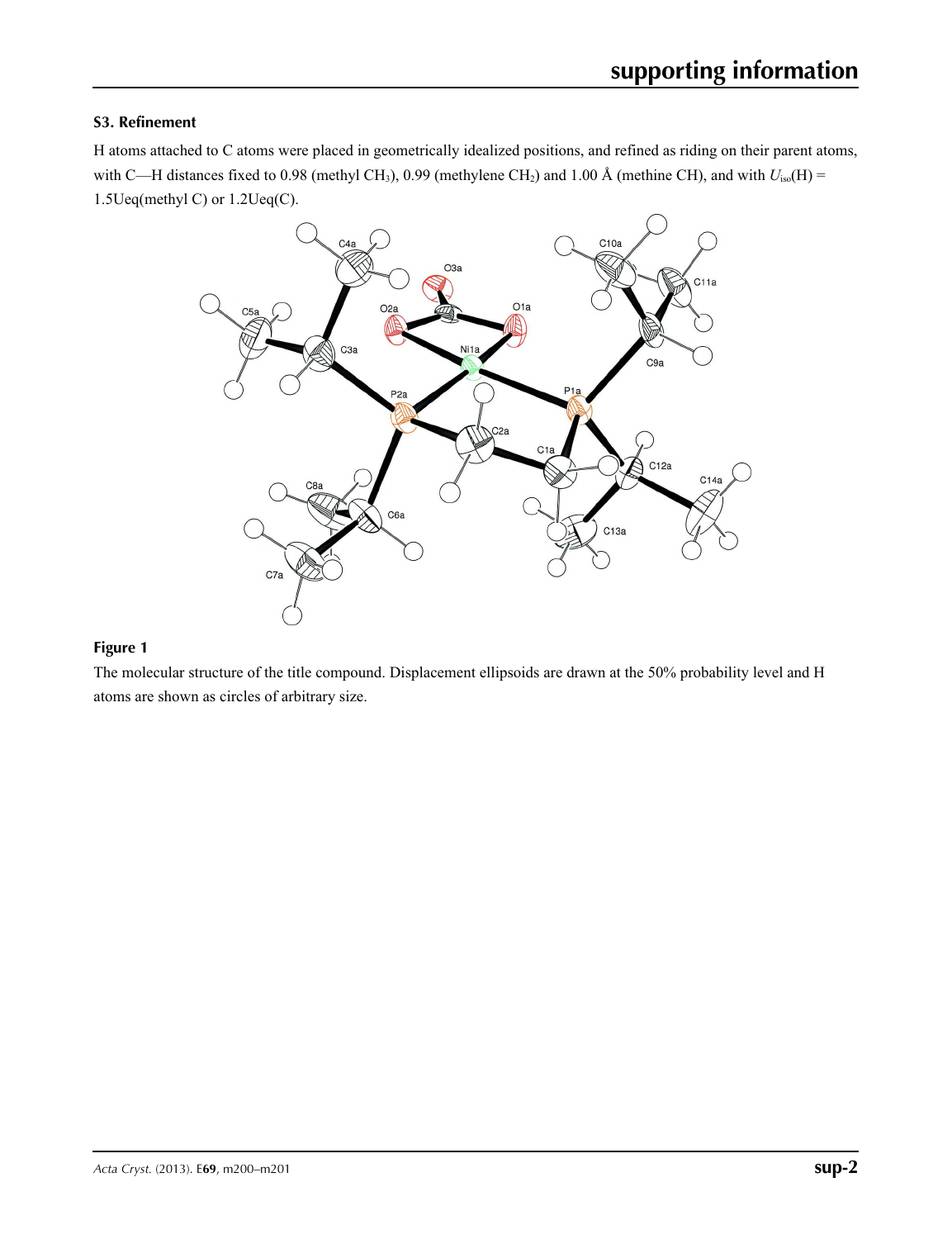

# **Figure 2**

Crystal structure of the title compound viewed along the *c* axis, showing the short contacts between the symmetry equivalent for *molecule A* (blue), *molecule B* (green) and *molecule C* (red) extending along the *a*-*b* plane.

## **[1,2-Bis(diisopropylphosphanyl)ethane-***κ***<sup>2</sup>** *P***,***P***′](carbonato-***κ***<sup>2</sup>** *O***,***O***′)nickel(II)**

| Crystal data                                           |                                                       |
|--------------------------------------------------------|-------------------------------------------------------|
| $[Ni(CO_3)(C_{14}H_{32}P_2)]$                          | $F(000) = 2448$                                       |
| $M_r = 381.06$                                         | $D_x = 1.34$ Mg m <sup>-3</sup>                       |
| Monoclinic, $P2_1/n$                                   | Mo Ka radiation, $\lambda = 0.71073$ Å                |
| $a = 8.4974(4)$ Å                                      | Cell parameters from 6343 reflections                 |
| $b = 46.582(2)$ Å                                      | $\theta$ = 3.4–29.5°                                  |
| $c = 14.7342(7)$ Å                                     | $\mu = 1.20$ mm <sup>-1</sup>                         |
| $\beta$ = 103.618 (4) <sup>o</sup>                     | $T = 130 \text{ K}$                                   |
| $V = 5668.2(5)$ Å <sup>3</sup>                         | Needle, pale yellow                                   |
| $Z = 12$                                               | $0.33 \times 0.06 \times 0.03$ mm                     |
| Data collection                                        |                                                       |
| Oxford Diffraction Xcalibur (Atlas, Gemini)            | 42978 measured reflections                            |
| diffractometer                                         | 10329 independent reflections                         |
| Graphite monochromator                                 | 7642 reflections with $I > 2\sigma(I)$                |
| Detector resolution: $10.4685$ pixels mm <sup>-1</sup> | $R_{\rm int} = 0.088$                                 |
| $\omega$ scans                                         | $\theta_{\rm max}$ = 25.4°, $\theta_{\rm min}$ = 3.4° |
| Absorption correction: analytical                      | $h = -10 \rightarrow 10$                              |
| <i>(CrysAlis PRO</i> ; Oxford Diffraction, 2010)       | $k = -56 \rightarrow 55$                              |
| $T_{\min} = 0.813$ , $T_{\max} = 0.965$                | $l = -13 \rightarrow 17$                              |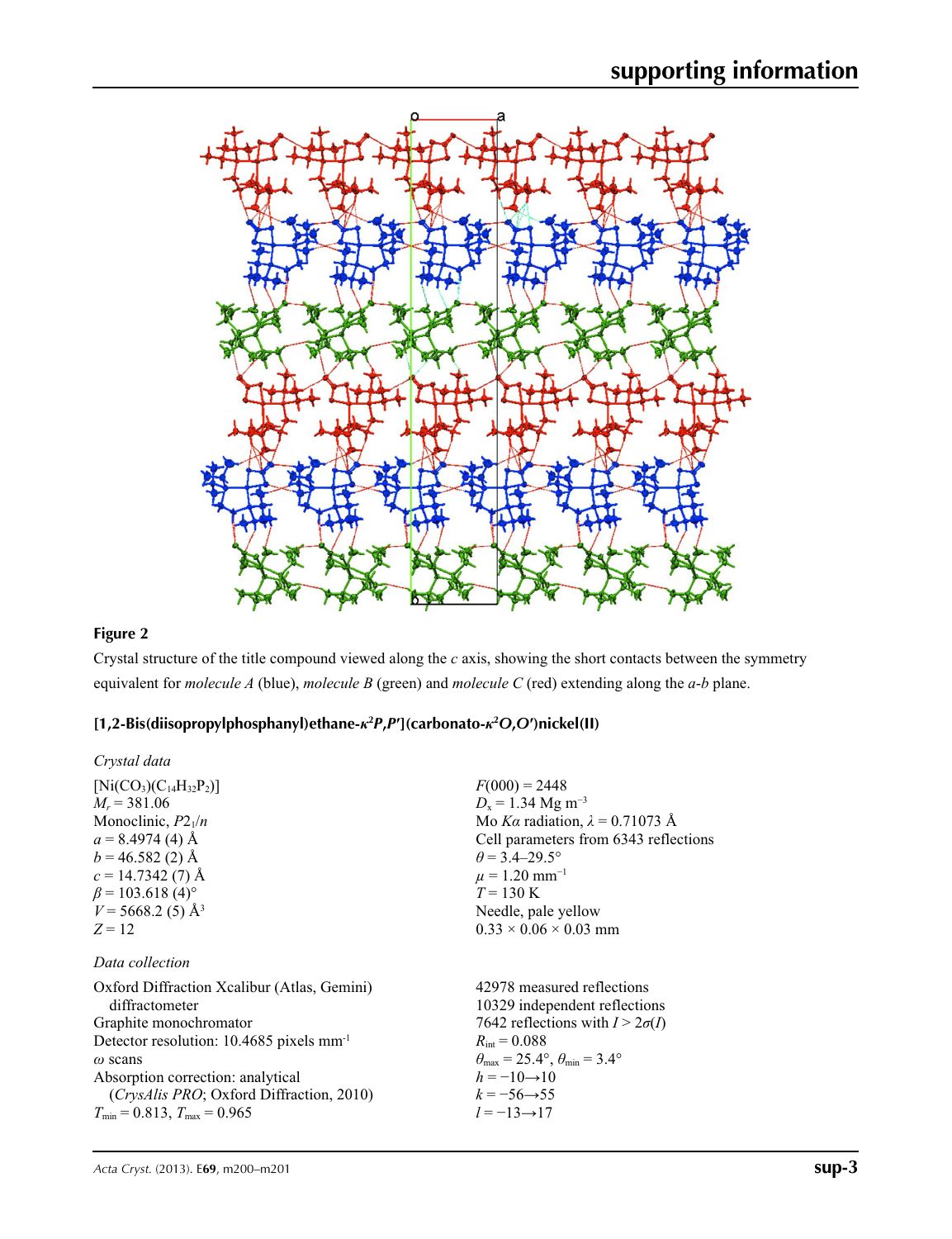*Refinement*

| Refinement on $F^2$                             | Secondary atom site location: difference Fourier   |
|-------------------------------------------------|----------------------------------------------------|
| Least-squares matrix: full                      | map                                                |
| $R[F^2 > 2\sigma(F^2)] = 0.062$                 | Hydrogen site location: inferred from              |
| $wR(F^2) = 0.096$                               | neighbouring sites                                 |
| $S = 1.09$                                      | H-atom parameters constrained                      |
| 10329 reflections                               | $w = 1/[\sigma^2(F_0^2) + (0.0167P)^2 + 0.6693P]$  |
| 592 parameters                                  | where $P = (F_o^2 + 2F_c^2)/3$                     |
| 0 restraints                                    | $(\Delta/\sigma)_{\text{max}} = 0.001$             |
| Primary atom site location: structure-invariant | $\Delta\rho_{\text{max}} = 0.57$ e Å <sup>-3</sup> |
| direct methods                                  | $\Delta\rho_{\rm min} = -0.59$ e Å <sup>-3</sup>   |

### *Special details*

**Geometry**. All s.u.'s (except the s.u. in the dihedral angle between two l.s. planes) are estimated using the full covariance matrix. The cell s.u.'s are taken into account individually in the estimation of s.u.'s in distances, angles and torsion angles; correlations between s.u.'s in cell parameters are only used when they are defined by crystal symmetry. An approximate (isotropic) treatment of cell s.u.'s is used for estimating s.u.'s involving l.s. planes.

**Refinement**. Refinement of  $F^2$  against ALL reflections. The weighted  $R$ -factor  $wR$  and goodness of fit  $S$  are based on  $F^2$ , conventional *R*-factors *R* are based on *F*, with *F* set to zero for negative *F*<sup>2</sup>. The threshold expression of  $F^2 > 2\sigma(F^2)$  is used only for calculating *R*-factors(gt) *etc*. and is not relevant to the choice of reflections for refinement. *R*-factors based on *F*<sup>2</sup> are statistically about twice as large as those based on *F*, and *R*- factors based on ALL data will be even larger.

*Fractional atomic coordinates and isotropic or equivalent isotropic displacement parameters (Å<sup>2</sup>)* 

|                               | $\boldsymbol{\chi}$ | $\mathcal{Y}$ | $\boldsymbol{Z}$ | $U_{\rm iso}*/U_{\rm eq}$ |  |
|-------------------------------|---------------------|---------------|------------------|---------------------------|--|
| C1A                           | 0.0622(4)           | 0.19012(9)    | 0.3969(3)        | 0.0260(11)                |  |
| H1A1                          | 0.0615              | 0.1964        | 0.4611           | $0.031*$                  |  |
| H1A2                          | 0.0722              | 0.169         | 0.3969           | $0.031*$                  |  |
| C2A                           | 0.2069(5)           | 0.20374(10)   | 0.3671(3)        | 0.0317(12)                |  |
| H2A1                          | 0.2366              | 0.1919        | 0.3179           | $0.038*$                  |  |
| H2A2                          | 0.3014              | 0.2046        | 0.4212           | $0.038*$                  |  |
| C3A                           | 0.2999(5)           | 0.24984(10)   | 0.2547(3)        | 0.0295(11)                |  |
| H3A                           | 0.4108              | 0.2472        | 0.2957           | $0.035*$                  |  |
| C <sub>4</sub> A              | 0.2828(5)           | 0.22929(11)   | 0.1706(3)        | 0.0365(12)                |  |
| H <sub>4</sub> A <sub>1</sub> | 0.176               | 0.2318        | 0.1283           | $0.055*$                  |  |
| H <sub>4</sub> A <sub>2</sub> | 0.2944              | 0.2094        | 0.1929           | $0.055*$                  |  |
| H <sub>4</sub> A <sub>3</sub> | 0.3672              | 0.2336        | 0.1373           | $0.055*$                  |  |
| C5A                           | 0.2843(5)           | 0.28071(11)   | 0.2228(4)        | 0.0429(14)                |  |
| H5A1                          | 0.3655              | 0.2849        | 0.1872           | $0.064*$                  |  |
| H <sub>5</sub> A <sub>2</sub> | 0.3015              | 0.2934        | 0.2774           | $0.064*$                  |  |
| H5A3                          | 0.1757              | 0.2839        | 0.1833           | $0.064*$                  |  |
| C6A                           | 0.1872(5)           | 0.26167(10)   | 0.4291(3)        | 0.0334(12)                |  |
| H <sub>6</sub> A              | 0.1319              | 0.2511        | 0.4719           | $0.04*$                   |  |
| C7A                           | 0.3645(5)           | 0.26406(12)   | 0.4821(3)        | 0.0446(14)                |  |
| H7A1                          | 0.4255              | 0.2745        | 0.444            | $0.067*$                  |  |
| H7A2                          | 0.4104              | 0.2448        | 0.4955           | $0.067*$                  |  |
| H7A3                          | 0.3714              | 0.2744        | 0.5409           | $0.067*$                  |  |
| C8A                           | 0.1082(6)           | 0.29068(12)   | 0.4154(4)        | 0.0540(16)                |  |
| H8A1                          | 0.0955              | 0.298         | 0.4756           | $0.081*$                  |  |
| <b>H8A2</b>                   | 0.0016              | 0.2891        | 0.3721           | $0.081*$                  |  |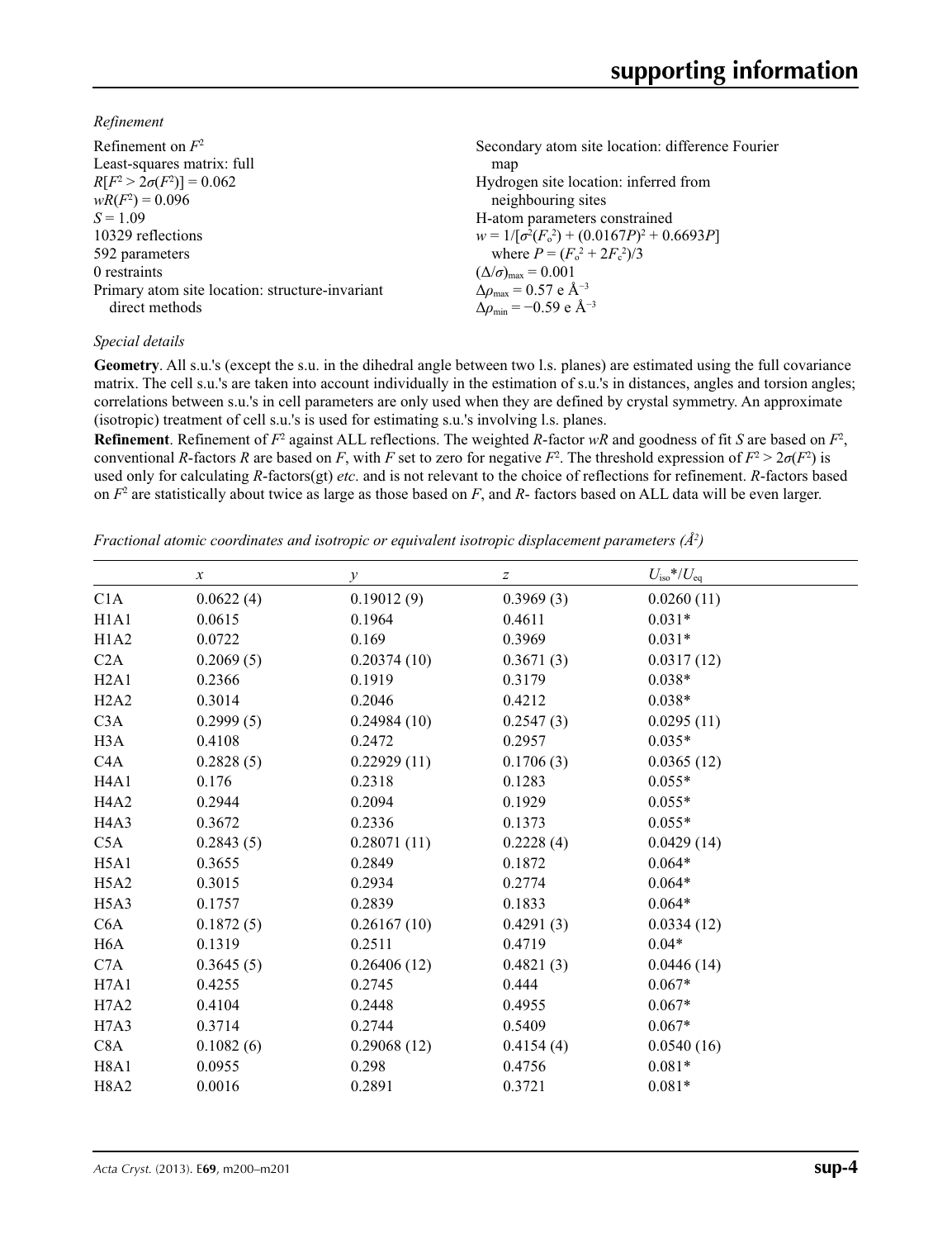| H <sub>8</sub> A <sub>3</sub> | 0.176          | 0.3039       | 0.3895      | $0.081*$    |
|-------------------------------|----------------|--------------|-------------|-------------|
| C9A                           | $-0.1868(5)$   | 0.17146(9)   | 0.2339(3)   | 0.0281(11)  |
| H <sub>9</sub> A              | $-0.1931$      | 0.1536       | 0.2704      | $0.034*$    |
| C10A                          | $-0.0589(5)$   | 0.16688(11)  | 0.1779(3)   | 0.0404(13)  |
| H10A                          | $-0.0914$      | 0.1509       | 0.1343      | $0.061*$    |
| H10B                          | 0.0453         | 0.1624       | 0.2206      | $0.061*$    |
| H10C                          | $-0.0484$      | 0.1844       | 0.1428      | $0.061*$    |
| C11A                          | $-0.3540(5)$   | 0.17688(10)  | 0.1700(3)   | 0.0396(13)  |
| H <sub>11</sub> A             | $-0.3556$      | 0.1958       | 0.1409      | $0.059*$    |
| H11B                          | $-0.4361$      | 0.1762       | 0.2069      | $0.059*$    |
| H11C                          | $-0.3775$      | 0.1621       | 0.1214      | $0.059*$    |
| C12A                          | $-0.2795(5)$   | 0.20298(10)  | 0.3847(3)   | 0.0304(11)  |
| H12A                          | $-0.3867$      | 0.2059       | 0.34        | $0.036*$    |
| C13A                          | $-0.2494(6)$   | 0.22872(12)  | 0.4501(3)   | 0.0444(14)  |
| H <sub>13</sub> A             | $-0.3357$      | 0.23         | 0.4838      | $0.067*$    |
| H13B                          | $-0.2484$      | 0.2463       | 0.4136      | $0.067*$    |
| H <sub>13</sub> C             | $-0.1448$      | 0.2265       | 0.4948      | $0.067*$    |
| C14A                          | $-0.2903(6)$   | 0.17527(12)  | 0.4394(4)   | 0.0522(15)  |
|                               |                | 0.1722       |             | $0.078*$    |
| H <sub>14</sub> A             | $-0.188$       |              | 0.4855      |             |
| H14B                          | $-0.3113$      | 0.159        | 0.3962      | $0.078*$    |
| H14C                          | $-0.3787$      | 0.177        | 0.4715      | $0.078*$    |
| C15A                          | $-0.2766(5)$   | 0.27222(9)   | 0.1602(3)   | 0.0198(10)  |
| Ni1A                          | $-0.09895(6)$  | 0.241123(11) | 0.25206(4)  | 0.01761(14) |
| O1A                           | $-0.3167(3)$   | 0.24726(6)   | 0.1911(2)   | 0.0264(7)   |
| O2A                           | $-0.1191(3)$   | 0.27667(6)   | 0.18928(19) | 0.0223(7)   |
| O3A                           | $-0.3730(3)$   | 0.28892(6)   | 0.11296(19) | 0.0271(7)   |
| P <sub>1</sub> A              | $-0.12663(12)$ | 0.20091(2)   | 0.31662(8)  | 0.0214(3)   |
| P <sub>2</sub> A              | 0.15252(12)    | 0.24007(3)   | 0.32275(8)  | 0.0228(3)   |
| C1B                           | 0.4161(4)      | 0.03946(9)   | 0.1585(3)   | 0.0208(10)  |
| H1B1                          | 0.4405         | 0.0188       | 0.1704      | $0.025*$    |
| H1B2                          | 0.297          | 0.0419       | 0.144       | $0.025*$    |
| C2B                           | 0.4810(4)      | 0.04938(9)   | 0.0755(3)   | 0.0201(10)  |
| H2B1                          | 0.4232         | 0.0669       | 0.0478      | $0.024*$    |
| H2B2                          | 0.4638         | 0.0342       | 0.0271      | $0.024*$    |
| C3B                           | 0.7525(5)      | 0.07725(9)   | 0.0237(3)   | 0.0240(10)  |
| H3B                           | 0.7128         | 0.0666       | $-0.0362$   | $0.029*$    |
| C4B                           | 0.6691(6)      | 0.10641(10)  | 0.0144(3)   | 0.0397(13)  |
| H4B1                          | 0.6932         | 0.116        | 0.0753      | $0.06*$     |
| H <sub>4</sub> B <sub>2</sub> | 0.5519         | 0.1038       | $-0.0073$   | $0.06*$     |
| H <sub>4</sub> B <sub>3</sub> | 0.7087         | 0.1182       | $-0.0307$   | $0.06*$     |
| C5B                           | 0.9357(5)      | 0.08070(11)  | 0.0401(3)   | 0.0389(13)  |
| H5B1                          | 0.9608         | 0.0925       | $-0.0097$   | $0.058*$    |
| H5B2                          | 0.986          | 0.0618       | 0.0401      | $0.058*$    |
| H <sub>5</sub> B <sub>3</sub> | 0.9781         | 0.09         | 0.1006      | $0.058*$    |
| C6B                           | 0.7921(4)      | 0.02135(9)   | 0.1257(3)   | 0.0187(10)  |
| H6B                           | 0.7227         | 0.0085       | 0.1542      | $0.022*$    |
| C7B                           | 0.7946(5)      | 0.00803(10)  | 0.0308(3)   | 0.0270(11)  |
| H7B1                          | 0.8736         | 0.0182       | 0.0037      | $0.04*$     |
|                               |                |              |             |             |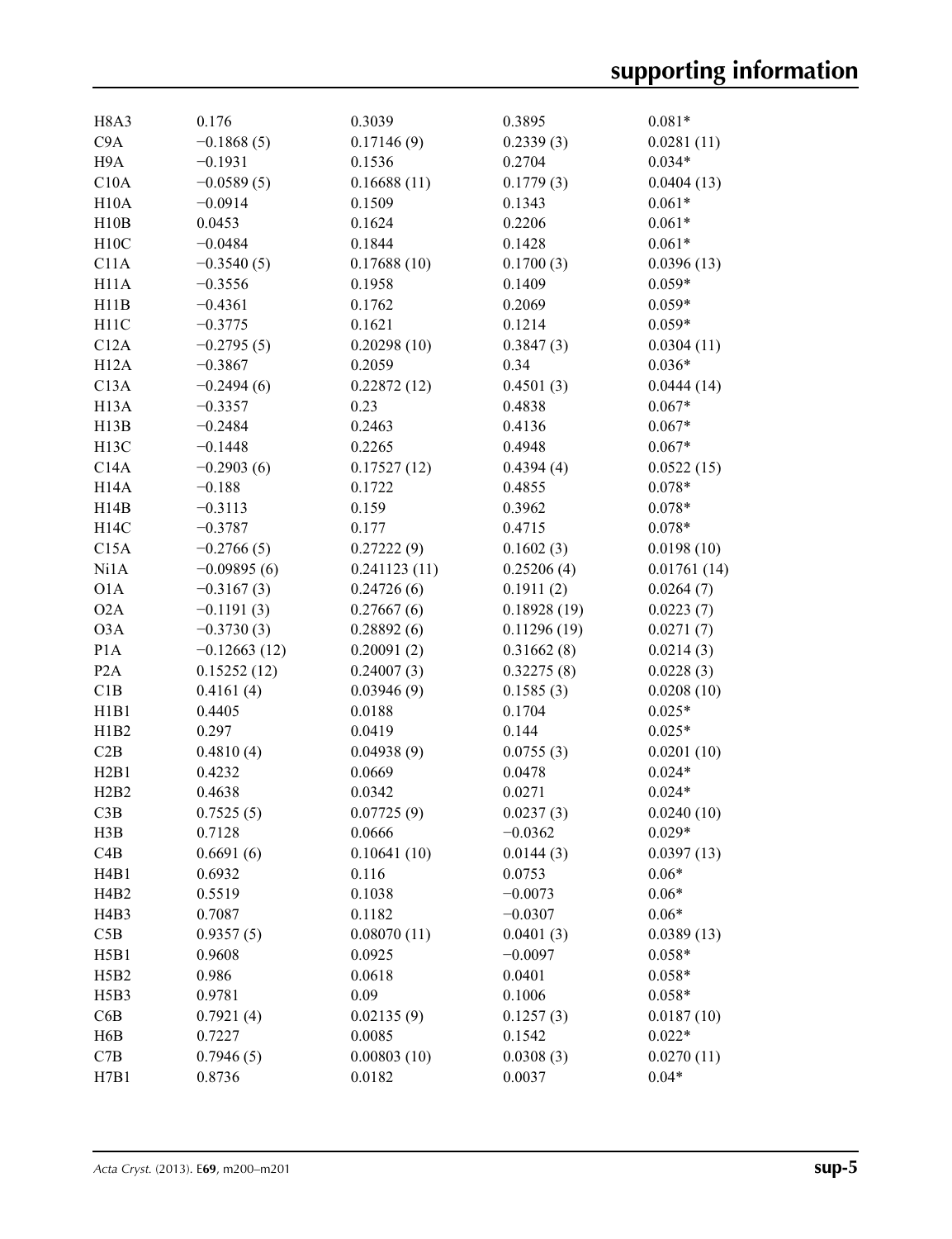| H7B2                          | 0.6868                    | 0.0096               | $-0.0112$           | $0.04*$              |
|-------------------------------|---------------------------|----------------------|---------------------|----------------------|
| H7B3                          | 0.825                     | $-0.0123$            | 0.0393              | $0.04*$              |
| C8B                           | 0.9599(4)                 | 0.02111(10)          | 0.1927(3)           | 0.0289(11)           |
| <b>H8B1</b>                   | 0.9987                    | 0.0013               | 0.2028              | $0.043*$             |
| <b>H8B2</b>                   | 0.9531                    | 0.0296               | 0.2526              | $0.043*$             |
| H8B3                          | 1.0354                    | 0.0323               | 0.1658              | $0.043*$             |
| C9B                           | 0.3595(4)                 | 0.08739(10)          | 0.2764(3)           | 0.0267(11)           |
| H9B                           | 0.2538                    | 0.0774               | 0.2725              | $0.032*$             |
| C10B                          | 0.4088(5)                 | 0.10235(11)          | 0.3715(4)           | 0.0437(14)           |
| H10D                          | 0.515                     | 0.1114               | 0.378               | $0.065*$             |
| H10E                          | 0.4146                    | 0.0882               | 0.4213              | $0.065*$             |
| H10F                          | 0.3283                    | 0.117                | 0.3759              | $0.065*$             |
| C11B                          | 0.3360(5)                 | 0.10932(11)          | 0.1977(4)           | 0.0439(14)           |
| H11D                          | 0.2513                    | 0.123                | 0.2037              | $0.066*$             |
| H11E                          | 0.3038                    | 0.0994               | 0.1374              | $0.066*$             |
| H11F                          | 0.4377                    | 0.1197               | 0.2012              | $0.066*$             |
| C12B                          | 0.5298(4)                 | 0.03565(10)          | 0.3619(3)           | 0.0239(10)           |
| H12B                          | 0.5646                    | 0.0473               | 0.4202              | $0.029*$             |
| C13B                          | 0.6622(5)                 | 0.01380(10)          | 0.3618(3)           | 0.0307(11)           |
| H13D                          | 0.6762                    | 0.0016               | 0.4173              | $0.046*$             |
| H <sub>13</sub> E             | 0.7639                    | 0.0238               | 0.3625              | $0.046*$             |
| H13F                          | 0.632                     | 0.0019               | 0.3055              | $0.046*$             |
| C14B                          | 0.3705(5)                 | 0.02115(11)          | 0.3657(3)           | 0.0383(13)           |
| H14D                          | 0.3359                    | 0.0086               | 0.3113              | $0.057*$             |
| H14E                          | 0.2876                    | 0.0358               | 0.3651              | $0.057*$             |
| H14F                          | 0.3857                    | 0.0098               | 0.423               | $0.057*$             |
| C15B                          | 0.9336(4)                 | 0.10590(9)           | 0.3390(3)           | 0.0195(10)           |
| Ni1B                          | 0.73598(5)                | 0.077729(11)         | 0.24982(4)          | 0.01499(13)          |
| O1B                           | 0.7989(3)                 | 0.09799(6)           | 0.36375(18)         | 0.0198(7)            |
| O2B                           | 0.9390(3)                 | 0.09517(6)           | 0.25715(19)         | 0.0204(7)            |
| O3B                           | 1.0375(3)                 | 0.12153(6)           | 0.38621(19)         | 0.0250(7)            |
| P <sub>1</sub> B              | 0.50899(11)               | 0.06037(2)           | 0.26289(7)          | 0.0180(3)            |
| P <sub>2</sub> B              | 0.69677(11)               | 0.05682(2)           | 0.11706(7)          | 0.0153(2)            |
| C <sub>1</sub> C              | 0.0137(4)                 | 0.14384(9)           | 0.6708(3)           | 0.0212(10)           |
| H <sub>1</sub> C <sub>1</sub> | $-0.0619$                 | 0.1474               | 0.7115              |                      |
| H <sub>1</sub> C <sub>2</sub> | 0.0272                    | 0.162                | 0.6385              | $0.025*$<br>$0.025*$ |
| C2C                           | $-0.0556(4)$              |                      | 0.5987(3)           | 0.0229(10)           |
| H2C1                          | $-0.0037$                 | 0.12052(9)<br>0.1217 | 0.5453              | $0.027*$             |
| H2C2                          |                           | 0.1234               | 0.5749              |                      |
|                               | $-0.1735$<br>$-0.0352(4)$ |                      |                     | $0.027*$             |
| C3C                           |                           | 0.05938(9)           | 0.5589(3)<br>0.5091 | 0.0188(9)            |
| H3C                           | $-0.1338$                 | 0.0641               |                     | $0.023*$             |
| C <sub>4</sub> C              | 0.1129(5)                 | 0.06146(10)          | 0.5169(3)           | 0.0300(11)           |
| H <sub>4</sub> C <sub>1</sub> | 0.2098                    | 0.0556               | 0.5636              | $0.045*$             |
| H <sub>4</sub> C <sub>2</sub> | 0.1257                    | 0.0813               | 0.4978              | $0.045*$             |
| H <sub>4C</sub> 3             | 0.098                     | 0.0488               | 0.4624              | $0.045*$             |
| C5C                           | $-0.0524(5)$              | 0.02856(9)           | 0.5923(3)           | 0.0237(10)           |
| H5C1                          | $-0.0582$                 | 0.0152               | 0.5402              | $0.036*$             |
| H <sub>5</sub> C <sub>2</sub> | $-0.1514$                 | 0.027                | 0.6152              | $0.036*$             |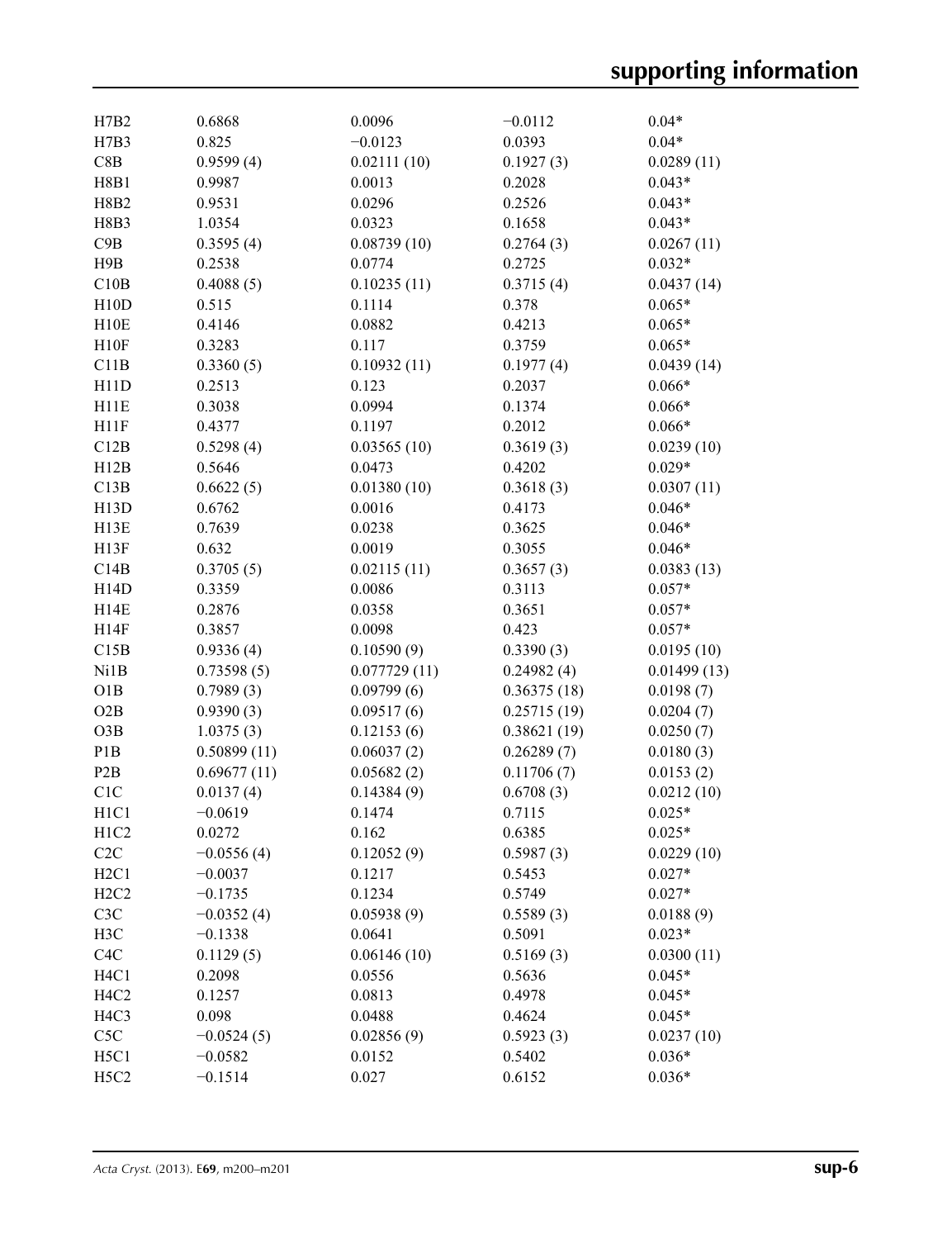| H <sub>5</sub> C <sub>3</sub> | 0.0415         | 0.0238       | 0.6428      | $0.036*$    |
|-------------------------------|----------------|--------------|-------------|-------------|
| C <sub>6</sub> C              | $-0.1881(4)$   | 0.08059(10)  | 0.7094(3)   | 0.0225(10)  |
| H <sub>6</sub> C              | $-0.2004$      | 0.0993       | 0.7402      | $0.027*$    |
| C7C                           | $-0.3499(4)$   | 0.07530(10)  | 0.6393(3)   | 0.0290(11)  |
| H7C1                          | $-0.3472$      | 0.0566       | 0.6094      | $0.044*$    |
| H7C2                          | $-0.3682$      | 0.0904       | 0.5916      | $0.044*$    |
| H7C3                          | $-0.4379$      | 0.0756       | 0.672       | $0.044*$    |
| C8C                           | $-0.1566(5)$   | 0.05835(10)  | 0.7871(3)   | 0.0281(11)  |
| H8C1                          | $-0.2466$      | 0.0583       | 0.8181      | $0.042*$    |
| <b>H8C2</b>                   | $-0.0558$      | 0.063        | 0.8325      | $0.042*$    |
| H8C3                          | $-0.147$       | 0.0393       | 0.7605      | $0.042*$    |
| C <sub>9</sub> C              | 0.3637(4)      | 0.14924(9)   | 0.6907(3)   | 0.0233(10)  |
| H <sub>9</sub> C              | 0.3468         | 0.1705       | 0.6917      | $0.028*$    |
| C10C                          | 0.3441(5)      | 0.14000(11)  | 0.5898(3)   | 0.0353(12)  |
| H10G                          | 0.4288         | 0.1489       | 0.5643      | $0.053*$    |
| H10H                          | 0.2376         | 0.146        | 0.5531      | $0.053*$    |
| H10I                          | 0.3533         | 0.1191       | 0.5869      | $0.053*$    |
| C11C                          | 0.5336(4)      | 0.14270(10)  | 0.7485(3)   | 0.0286(11)  |
| H11G                          | 0.5498         | 0.1219       | 0.7526      | $0.043*$    |
| H11H                          | 0.5465         | 0.1507       | 0.8114      | $0.043*$    |
| H11I                          | 0.6137         | 0.1514       | 0.7187      | $0.043*$    |
| C12C                          | 0.2326(5)      | 0.14893(9)   | 0.8573(3)   | 0.0241(10)  |
| H12C                          | 0.3496         | 0.1475       | 0.8901      | $0.029*$    |
| C13C                          | 0.1385(6)      | 0.13196(11)  | 0.9153(3)   | 0.0457(14)  |
| H13G                          | 0.159          | 0.1401       | 0.9784      | $0.069*$    |
| H13H                          | 0.1734         | 0.1119       | 0.9188      | $0.069*$    |
| H13I                          | 0.0225         | 0.133        | 0.886       | $0.069*$    |
| C14C                          | 0.1893(5)      | 0.18064(10)  | 0.8518(3)   | 0.0333(12)  |
| H14G                          | 0.073          | 0.1829       | 0.8248      | $0.05*$     |
| H14H                          | 0.2504         | 0.1905       | 0.8125      | $0.05*$     |
| H14I                          | 0.2166         | 0.1889       | 0.9147      | $0.05*$     |
| C15C                          | 0.3927(4)      | 0.05090(9)   | 0.8190(3)   | 0.0196(10)  |
| Ni1C                          | 0.21570(5)     | 0.085830(11) | 0.74854(4)  | 0.01691(13) |
| O1C                           | 0.4212(3)      | 0.07890(6)   | 0.82835(19) | 0.0234(7)   |
| O2C                           | 0.2466(3)      | 0.04613(6)   | 0.76615(19) | 0.0220(7)   |
| O <sub>3</sub> C              | 0.4888(3)      | 0.03226(6)   | 0.85383(19) | 0.0231(7)   |
| P1C                           | 0.21058(12)    | 0.13190(2)   | 0.74185(8)  | 0.0189(3)   |
| P <sub>2C</sub>               | $-0.01785(11)$ | 0.08543(2)   | 0.65341(7)  | 0.0171(2)   |
|                               |                |              |             |             |

*Atomic displacement parameters (Å2 )*

|                  | $U^{11}$ | $L^{22}$ | $I^{\beta 3}$ | $U^{12}$    | $U^{13}$      | $L^{23}$    |
|------------------|----------|----------|---------------|-------------|---------------|-------------|
| C <sub>1</sub> A | 0.030(2) | 0.016(3) | 0.028(3)      | 0.0080(19)  | $-0.0017(19)$ | 0.005(2)    |
| C2A              | 0.026(2) | 0.030(3) | 0.035(3)      | 0.009(2)    | $-0.001(2)$   | 0.006(2)    |
| C3A              | 0.018(2) | 0.035(3) | 0.034(3)      | $-0.001(2)$ | 0.0039(19)    | $-0.001(2)$ |
| C <sub>4</sub> A | 0.034(3) | 0.041(3) | 0.037(3)      | $-0.001(2)$ | 0.015(2)      | $-0.003(3)$ |
| C5A              | 0.038(3) | 0.047(4) | 0.047(4)      | $-0.008(2)$ | 0.016(2)      | 0.012(3)    |
| C <sub>6</sub> A | 0.027(2) | 0.035(3) | 0.034(3)      | $-0.004(2)$ | 0.000(2)      | $-0.010(2)$ |
|                  |          |          |               |             |               |             |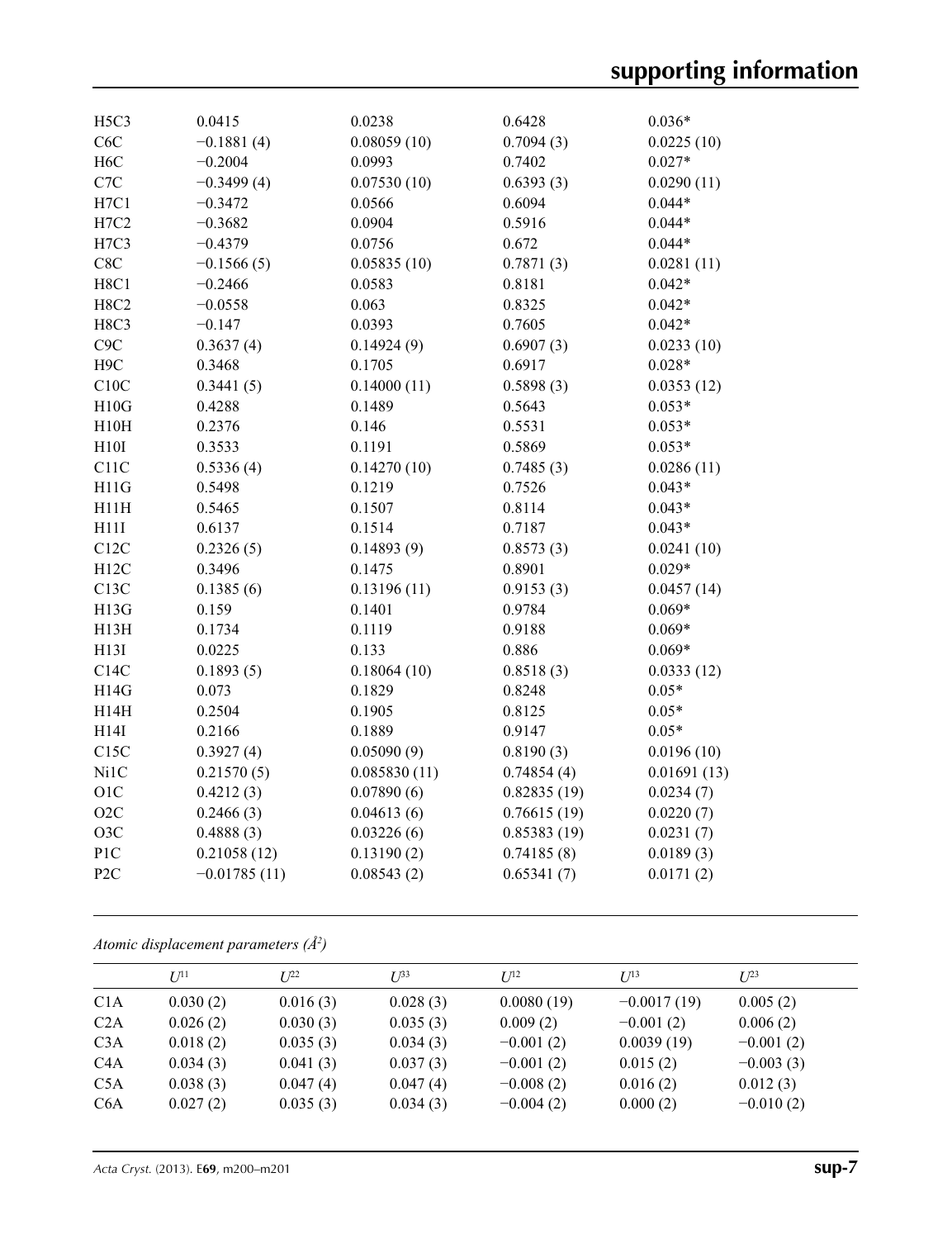| C <sub>7</sub> A | 0.032(3)   | 0.054(4)   | 0.042(3)   | $-0.004(2)$   | $-0.005(2)$   | $-0.014(3)$   |
|------------------|------------|------------|------------|---------------|---------------|---------------|
| C8A              | 0.061(3)   | 0.046(4)   | 0.046(4)   | 0.009(3)      | $-0.006(3)$   | $-0.017(3)$   |
| C9A              | 0.035(2)   | 0.011(2)   | 0.033(3)   | $-0.0028(19)$ | $-0.004(2)$   | 0.002(2)      |
| C10A             | 0.050(3)   | 0.029(3)   | 0.039(3)   | 0.003(2)      | 0.004(2)      | $-0.014(2)$   |
| C11A             | 0.041(3)   | 0.022(3)   | 0.045(3)   | 0.001(2)      | $-0.011(2)$   | $-0.003(2)$   |
| C12A             | 0.034(2)   | 0.026(3)   | 0.033(3)   | $-0.003(2)$   | 0.011(2)      | 0.007(2)      |
| C13A             | 0.048(3)   | 0.052(4)   | 0.039(3)   | 0.019(3)      | 0.021(2)      | 0.005(3)      |
| C14A             | 0.054(3)   | 0.049(4)   | 0.060(4)   | 0.001(3)      | 0.027(3)      | 0.025(3)      |
| C15A             | 0.031(2)   | 0.014(2)   | 0.013(2)   | 0.0052(19)    | 0.0028(18)    | $-0.0026(19)$ |
| Ni1A             | 0.0189(3)  | 0.0126(3)  | 0.0195(3)  | 0.0011(2)     | 0.0009(2)     | 0.0015(2)     |
| O1A              | 0.0207(15) | 0.0216(18) | 0.0339(19) | $-0.0012(13)$ | 0.0005(12)    | 0.0099(15)    |
| O2A              | 0.0219(15) | 0.0147(17) | 0.0279(18) | 0.0003(12)    | 0.0011(12)    | 0.0043(13)    |
| O3A              | 0.0320(16) | 0.0214(18) | 0.0234(18) | 0.0081(14)    | $-0.0024(13)$ | 0.0046(14)    |
| P1A              | 0.0227(6)  | 0.0149(6)  | 0.0240(7)  | 0.0013(5)     | 0.0001(5)     | 0.0031(5)     |
| P <sub>2</sub> A | 0.0190(5)  | 0.0212(7)  | 0.0257(7)  | $-0.0001(5)$  | 0.0004(5)     | 0.0001(5)     |
| C1B              | 0.0146(19) | 0.024(3)   | 0.021(3)   | $-0.0017(18)$ | 0.0000(17)    | $-0.003(2)$   |
| C2B              | 0.0146(19) | 0.027(3)   | 0.018(2)   | 0.0008(18)    | 0.0021(16)    | $-0.004(2)$   |
| C3B              | 0.036(2)   | 0.023(3)   | 0.014(2)   | $-0.010(2)$   | 0.0070(18)    | 0.000(2)      |
| C4B              | 0.064(3)   | 0.022(3)   | 0.031(3)   | $-0.012(2)$   | 0.007(2)      | 0.006(2)      |
| C5B              | 0.045(3)   | 0.049(4)   | 0.027(3)   | $-0.024(3)$   | 0.018(2)      | 0.002(2)      |
| C6B              | 0.018(2)   | 0.014(2)   | 0.023(3)   | $-0.0004(17)$ | 0.0038(17)    | 0.0015(19)    |
| C7B              | 0.024(2)   | 0.025(3)   | 0.031(3)   | 0.0029(19)    | 0.0052(19)    | $-0.011(2)$   |
| C8B              | 0.023(2)   | 0.029(3)   | 0.032(3)   | 0.002(2)      | 0.0027(19)    | $-0.001(2)$   |
| C9B              | 0.019(2)   | 0.032(3)   | 0.031(3)   | 0.000(2)      | 0.0095(18)    | $-0.011(2)$   |
| C10B             |            | 0.049(4)   | 0.056(4)   | 0.003(2)      |               |               |
|                  | 0.027(2)   |            |            |               | 0.012(2)      | $-0.027(3)$   |
| C11B             | 0.036(3)   | 0.034(3)   | 0.062(4)   | 0.013(2)      | 0.012(2)      | $-0.002(3)$   |
| C12B             | 0.023(2)   | 0.032(3)   | 0.018(3)   | $-0.010(2)$   | 0.0069(18)    | $-0.005(2)$   |
| C13B             | 0.037(3)   | 0.034(3)   | 0.022(3)   | $-0.003(2)$   | 0.008(2)      | 0.007(2)      |
| C14B             | 0.034(3)   | 0.053(4)   | 0.030(3)   | $-0.011(2)$   | 0.012(2)      | 0.008(3)      |
| C15B             | 0.023(2)   | 0.013(2)   | 0.018(3)   | $-0.0016(18)$ | $-0.0032(18)$ | 0.0047(19)    |
| Ni1B             | 0.0141(2)  | 0.0162(3)  | 0.0144(3)  | $-0.0024(2)$  | 0.0028(2)     | $-0.0025(2)$  |
| O1B              | 0.0186(14) | 0.0237(17) | 0.0173(17) | $-0.0043(12)$ | 0.0044(12)    | $-0.0058(13)$ |
| O2B              | 0.0173(14) | 0.0265(18) | 0.0169(17) | $-0.0090(12)$ | 0.0031(11)    | $-0.0040(14)$ |
| O3B              | 0.0250(15) | 0.0214(18) | 0.0246(18) | $-0.0047(13)$ | $-0.0021(12)$ | $-0.0014(14)$ |
| P <sub>1</sub> B | 0.0153(5)  | 0.0207(6)  | 0.0184(7)  | $-0.0013(5)$  | 0.0047(4)     | $-0.0047(5)$  |
| P <sub>2</sub> B | 0.0162(5)  | 0.0151(6)  | 0.0145(6)  | $-0.0025(4)$  | 0.0036(4)     | $-0.0006(5)$  |
| C1C              | 0.025(2)   | 0.013(2)   | 0.028(3)   | 0.0046(18)    | 0.0096(18)    | 0.009(2)      |
| C2C              | 0.020(2)   | 0.022(3)   | 0.025(3)   | 0.0040(19)    | 0.0026(18)    | 0.001(2)      |
| C3C              | 0.020(2)   | 0.021(3)   | 0.015(2)   | 0.0029(18)    | 0.0052(17)    | $-0.0022(19)$ |
| C4C              | 0.041(3)   | 0.029(3)   | 0.023(3)   | 0.006(2)      | 0.014(2)      | 0.002(2)      |
| C5C              | 0.026(2)   | 0.022(3)   | 0.024(3)   | 0.0001(19)    | 0.0064(18)    | $-0.007(2)$   |
| C <sub>6</sub> C | 0.020(2)   | 0.027(3)   | 0.022(3)   | 0.0052(19)    | 0.0075(17)    | $-0.005(2)$   |
| C7C              | 0.023(2)   | 0.030(3)   | 0.035(3)   | $-0.002(2)$   | 0.0091(19)    | $-0.004(2)$   |
| C8C              | 0.033(2)   | 0.031(3)   | 0.023(3)   | $-0.004(2)$   | 0.013(2)      | 0.001(2)      |
| C9C              | 0.027(2)   | 0.013(2)   | 0.032(3)   | $-0.0003(18)$ | 0.0121(19)    | 0.004(2)      |
| C10C             | 0.034(3)   | 0.044(3)   | 0.032(3)   | 0.001(2)      | 0.015(2)      | 0.012(2)      |
| C11C             | 0.021(2)   | 0.028(3)   | 0.037(3)   | $-0.004(2)$   | 0.0090(19)    | $-0.004(2)$   |
| C12C             | 0.032(2)   | 0.019(3)   | 0.023(3)   | $-0.0006(19)$ | 0.0099(19)    | 0.000(2)      |
|                  |            |            |            |               |               |               |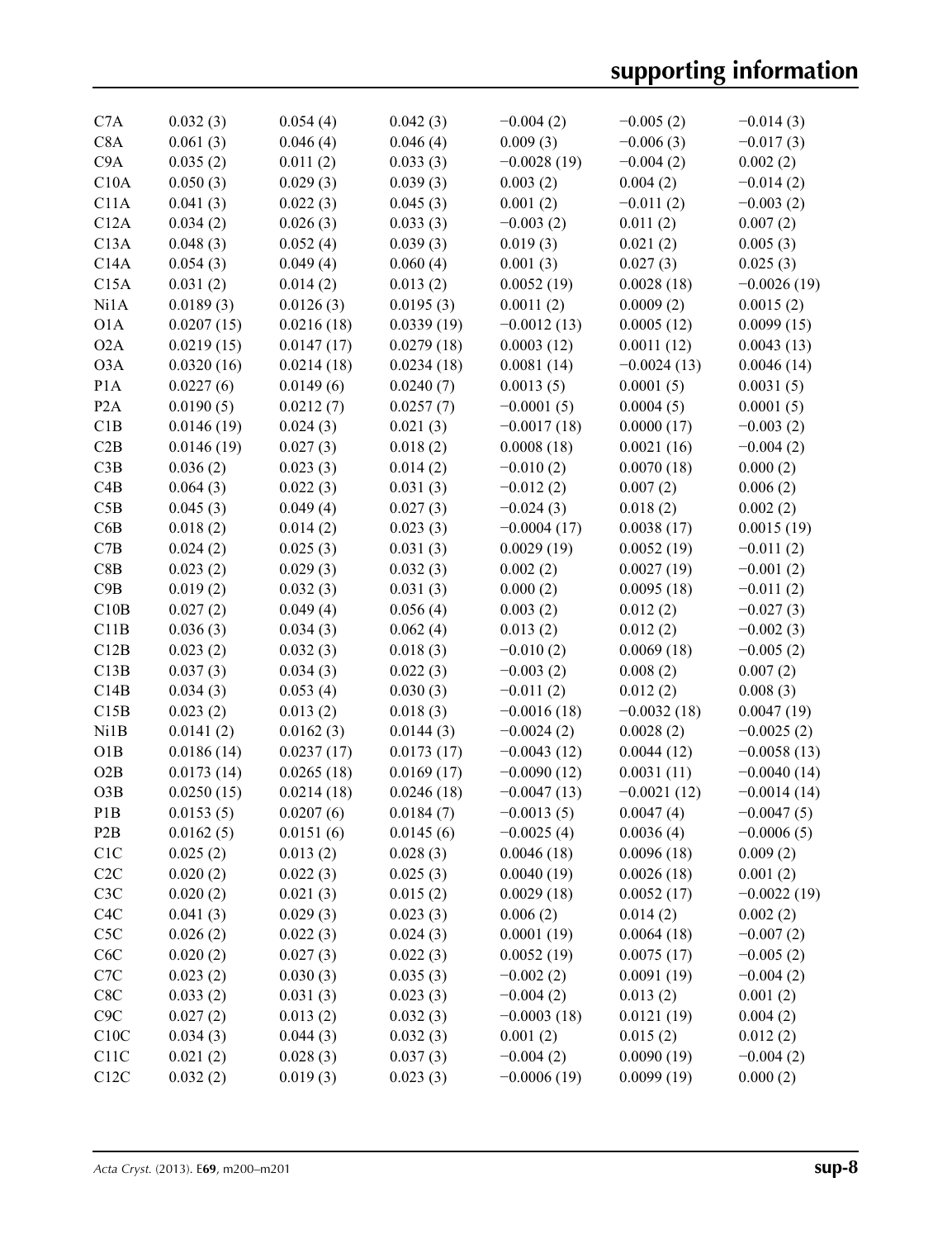# **supporting information**

| C13C             | 0.074(4)   | 0.034(3)   | 0.040(4)   | $-0.012(3)$   | 0.034(3)      | $-0.006(3)$   |
|------------------|------------|------------|------------|---------------|---------------|---------------|
| C14C             | 0.044(3)   | 0.023(3)   | 0.034(3)   | $-0.001(2)$   | 0.010(2)      | $-0.008(2)$   |
| C15C             | 0.019(2)   | 0.024(3)   | 0.017(3)   | $-0.002(2)$   | 0.0054(18)    | $-0.004(2)$   |
| Ni1C             | 0.0175(3)  | 0.0123(3)  | 0.0202(3)  | 0.0011(2)     | 0.0029(2)     | 0.0022(2)     |
| O <sub>1</sub> C | 0.0202(14) | 0.0162(17) | 0.0295(19) | $-0.0020(12)$ | $-0.0030(12)$ | $-0.0007(14)$ |
| O2C              | 0.0171(14) | 0.0165(16) | 0.0277(18) | 0.0028(12)    | $-0.0039(12)$ | 0.0004(13)    |
| O3C              | 0.0216(14) | 0.0179(17) | 0.0268(18) | 0.0047(13)    | $-0.0004(12)$ | 0.0065(14)    |
| P <sub>1</sub> C | 0.0198(5)  | 0.0145(6)  | 0.0228(7)  | 0.0012(5)     | 0.0061(4)     | 0.0027(5)     |
| P2C              | 0.0183(5)  | 0.0142(6)  | 0.0185(6)  | 0.0021(5)     | 0.0039(4)     | 0.0007(5)     |
|                  |            |            |            |               |               |               |

*Geometric parameters (Å, º)*

| $C1A - C2A$   | 1.537(6)     | $C9B - C10B$  | 1.532(6)     |
|---------------|--------------|---------------|--------------|
| $C1A - P1A$   | 1.825(4)     | $C9B - P1B$   | 1.832(4)     |
| $C1A - H1A1$  | 0.99         | $C9B - H9B$   | $\mathbf{1}$ |
| $C1A - H1A2$  | 0.99         | $C10B - H10D$ | 0.98         |
| $C2A - P2A$   | 1.833(4)     | $C10B - H10E$ | 0.98         |
| $C2A - H2A1$  | 0.99         | $C10B - H10F$ | 0.98         |
| $C2A - H2A2$  | 0.99         | $C11B - H11D$ | 0.98         |
| $C3A - C5A$   | 1.509(6)     | $C11B - H11E$ | 0.98         |
| $C3A - C4A$   | 1.545(6)     | $C11B - H11F$ | 0.98         |
| $C3A - P2A$   | 1.837(4)     | $C12B - C13B$ | 1.517(6)     |
| $C3A - H3A$   | $\mathbf{1}$ | $C12B - C14B$ | 1.525(5)     |
| C4A-H4A1      | 0.98         | $C12B - P1B$  | 1.834(4)     |
| $CAA - H4A2$  | 0.98         | $C12B - H12B$ | $\mathbf{1}$ |
| C4A-H4A3      | 0.98         | $C13B - H13D$ | 0.98         |
| $C5A - H5A1$  | 0.98         | $C13B - H13E$ | 0.98         |
| $C5A - H5A2$  | 0.98         | $C13B - H13F$ | 0.98         |
| $C5A - H5A3$  | 0.98         | $C14B - H14D$ | 0.98         |
| $C6A - C8A$   | 1.501(6)     | C14B-H14E     | 0.98         |
| $C6A - C7A$   | 1.530(5)     | $C14B - H14F$ | 0.98         |
| $C6A - P2A$   | 1.827(5)     | $C15B - O3B$  | 1.227(4)     |
| $C6A - H6A$   | $\mathbf{1}$ | $C15B - O2B$  | 1.316(5)     |
| $C7A - H7A1$  | 0.98         | $C15B - O1B$  | 1.332(4)     |
| $C7A - H7A2$  | 0.98         | $C15B - N11B$ | 2.287(4)     |
| $C7A - H7A3$  | 0.98         | $Ni1B - O2B$  | 1.887(2)     |
| $C8A - H8A1$  | 0.98         | $Ni1B - O1B$  | 1.890(3)     |
| $C8A - H8A2$  | 0.98         | $Ni1B - P2B$  | 2.1399(12)   |
| $C8A - H8A3$  | 0.98         | $Ni1B - P1B$  | 2.1415(11)   |
| $C9A - C10A$  | 1.526(6)     | $C1C - C2C$   | 1.536(6)     |
| $C9A - C11A$  | 1.529(5)     | $C1C-P1C$     | 1.838(4)     |
| $C9A - P1A$   | 1.826(4)     | $ClC-H1Cl$    | 0.99         |
| C9A-H9A       | 1            | $C1C - H1C2$  | 0.99         |
| $C10A - H10A$ | 0.98         | $C2C - P2C$   | 1.817(4)     |
| $C10A - H10B$ | 0.98         | $C2C - H2C1$  | 0.99         |
| $C10A - H10C$ | 0.98         | $C2C - H2C2$  | 0.99         |
| $C11A - H11A$ | 0.98         | $C3C - C4C$   | 1.531(5)     |
| $C11A - H11B$ | 0.98         | $C3C - C5C$   | 1.536(6)     |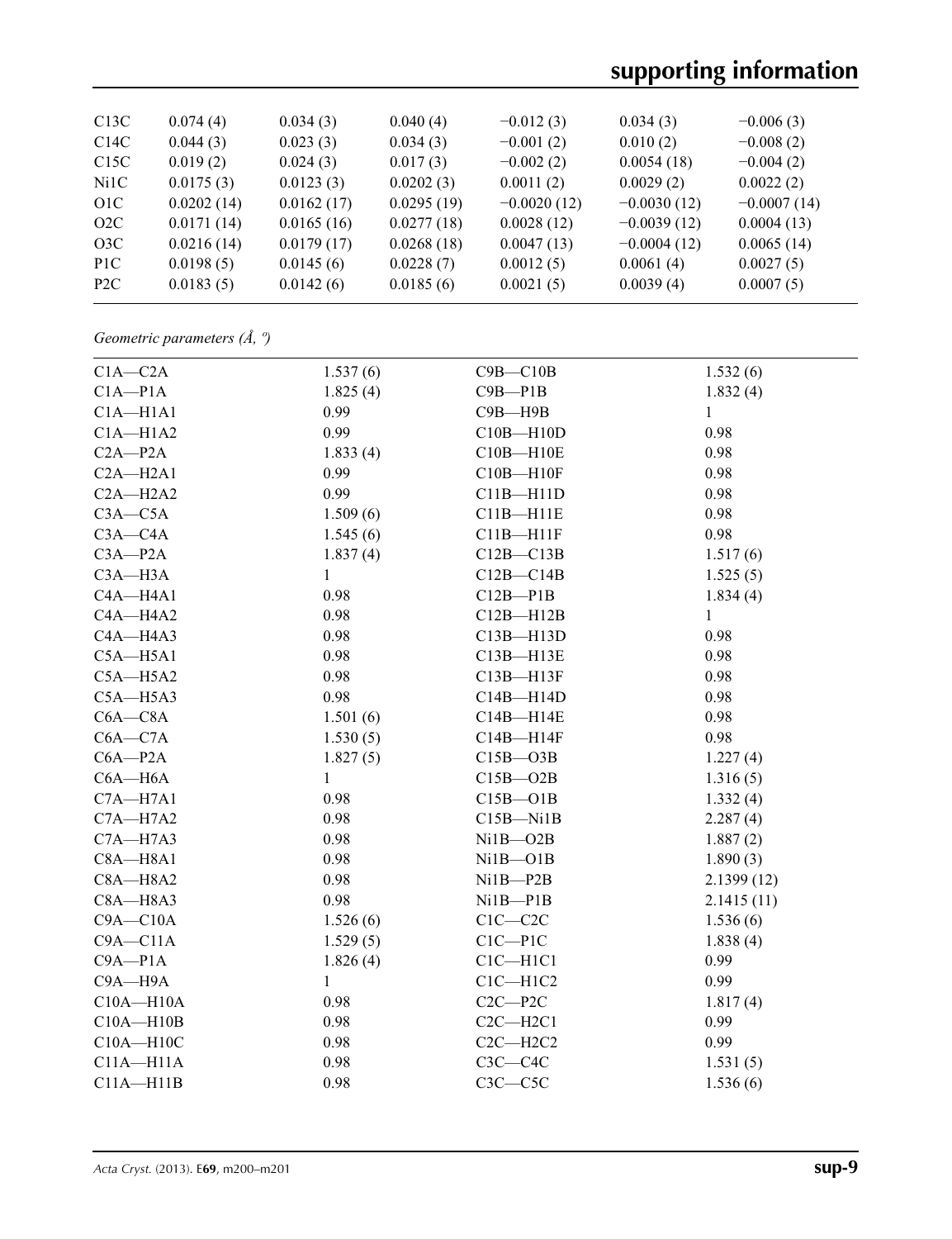| $C11A - H11C$ | 0.98          | $C3C - P2C$               | 1.827(4)     |
|---------------|---------------|---------------------------|--------------|
| $C12A - C13A$ | 1.521(7)      | $C3C - H3C$               | $\mathbf{1}$ |
| $C12A - C14A$ | 1.536(6)      | $C4C - H4C1$              | 0.98         |
| $C12A - P1A$  | 1.821(4)      | C4C-H4C2                  | 0.98         |
| $C12A - H12A$ | $\mathbf{1}$  | C4C-H4C3                  | 0.98         |
| $C13A - H13A$ | 0.98          | $C5C - H5C1$              | 0.98         |
| $C13A - H13B$ | 0.98          | $C5C - H5C2$              | 0.98         |
| $C13A - H13C$ | 0.98          | $C5C - H5C3$              | 0.98         |
| $C14A - H14A$ | 0.98          | $C6C - C8C$               | 1.520(6)     |
| $C14A - H14B$ | 0.98          | $C6C - C7C$               | 1.533(5)     |
| $C14A - H14C$ | 0.98          | $C6C - P2C$               | 1.841(4)     |
| $C15A - O3A$  | 1.221(4)      | $C6C - H6C$               | $\mathbf{1}$ |
| $C15A - 02A$  | 1.322(4)      | $C7C - H7C1$              | 0.98         |
| $C15A - O1A$  | 1.322(5)      | $C7C - H7C2$              | 0.98         |
| $C15A - N11A$ | 2.291(4)      | C7C-H7C3                  | 0.98         |
| $Ni1A - O1A$  | 1.879(2)      | $C8C - H8C1$              | 0.98         |
| $Ni1A - O2A$  | 1.885(3)      | $C8C - H8C2$              | 0.98         |
| $Ni1A - P1A$  | 2.1390(12)    | $C8C - H8C3$              | 0.98         |
| $Ni1A - P2A$  | 2.1460(11)    | $C9C - C10C$              | 1.520(6)     |
| $C1B - C2B$   | 1.526(5)      | $C9C - C11C$              | 1.524(5)     |
| $C1B - P1B$   | 1.835(4)      | $C9C - P1C$               | 1.837(4)     |
| $C1B - H1B1$  | 0.99          | $C9C - H9C$               | $\mathbf{1}$ |
| $C1B - H1B2$  | 0.99          | $C10C - H10G$             | 0.98         |
| $C2B - P2B$   | 1.825(3)      | $C10C - H10H$             | 0.98         |
| $C2B - H2B1$  | 0.99          | $C10C - H10I$             | 0.98         |
| $C2B - H2B2$  | 0.99          | $C11C - H11G$             | 0.98         |
| $C3B - C4B$   | 1.523(6)      | $C11C - H11H$             | 0.98         |
| $C3B - C5B$   | 1.527(5)      | $C11C - H11I$             | 0.98         |
| $C3B - P2B$   | 1.825(4)      | $C12C - C14C$             | 1.520(6)     |
| $C3B$ —H $3B$ | $\mathbf{1}$  | C12C-C13C                 | 1.522(6)     |
| $C4B - H4B1$  | 0.98          | $C12C - P1C$              | 1.847(4)     |
| $C4B - H4B2$  | 0.98          | $C12C - H12C$             | $\mathbf{1}$ |
| $C4B - H4B3$  | 0.98          | C13C-H13G                 | 0.98         |
| $C5B - H5B1$  | 0.98          | C13C-H13H                 | 0.98         |
| $C5B - H5B2$  | 0.98          | C13C-H13I                 | 0.98         |
| $C5B - H5B3$  | 0.98          | C14C-H14G                 | 0.98         |
| $C6B - C8B$   | 1.532(5)      | C14C-H14H                 | 0.98         |
| $C6B - C7B$   | 1.535(5)      | $C14C - H14I$             | 0.98         |
| $C6B - P2B$   |               | $C15C - 03C$              | 1.220(4)     |
| $C6B - H6B$   | 1.831(4)<br>1 | $C15C - O2C$              |              |
|               |               |                           | 1.320(4)     |
| $C7B - H7B1$  | 0.98          | $C15C - O1C$<br>C15C-Ni1C | 1.328(5)     |
| $C7B - H7B2$  | 0.98          |                           | 2.291(4)     |
| $C7B - H7B3$  | 0.98          | Ni1C-O2C                  | 1.877(3)     |
| $C8B - H8B1$  | 0.98          | Ni1C-O1C                  | 1.889(2)     |
| $C8B - H8B2$  | 0.98          | $Ni1C - P2C$              | 2.1433(10)   |
| C8B-H8B3      | 0.98          | $NiIC - PlC$              | 2.1481(12)   |
| $C9B - C11B$  | 1.523(6)      |                           |              |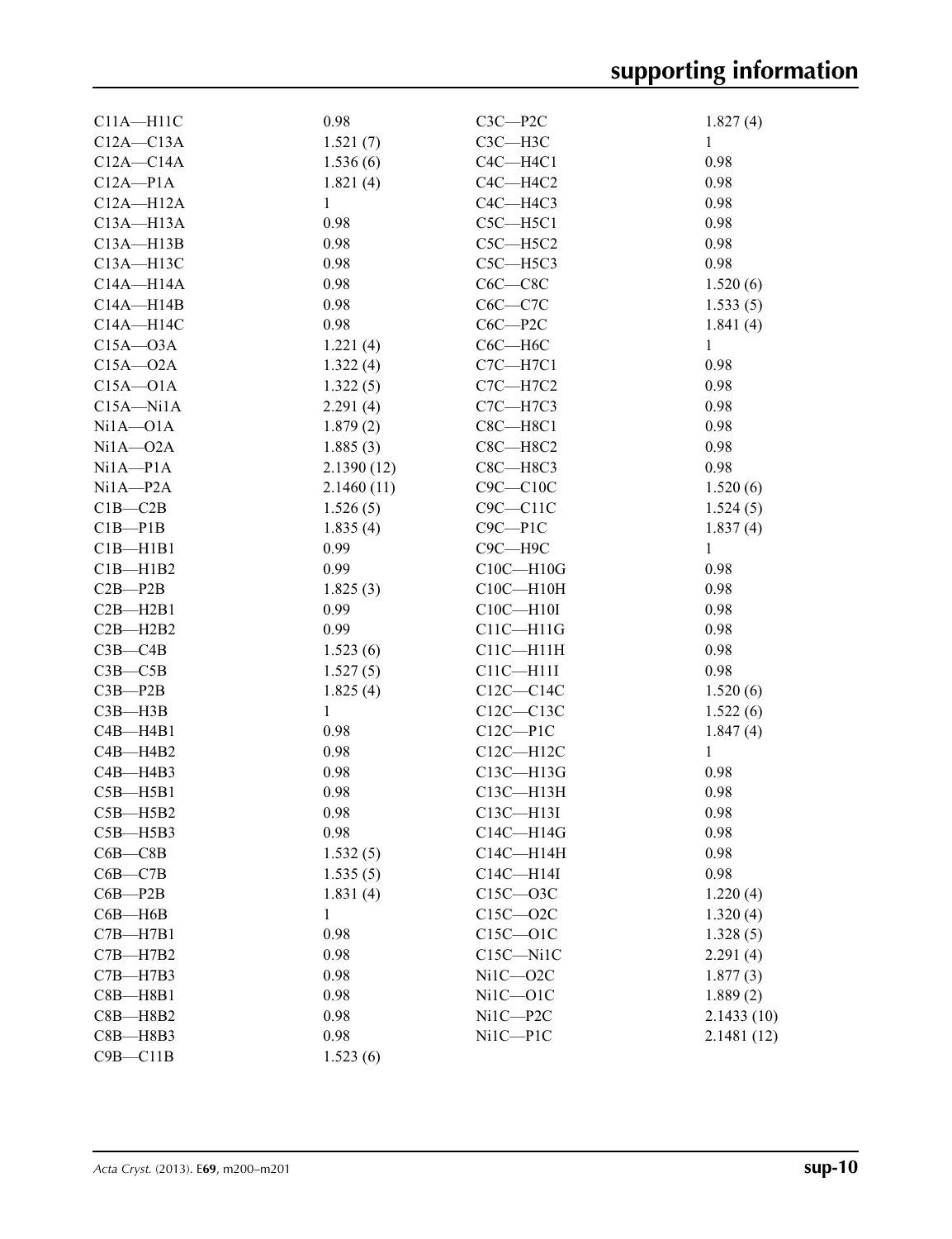| $C2A - C1A - P1A$   | 110.0(3)    | $C9B - C10B - H10F$                    | 109.5       |
|---------------------|-------------|----------------------------------------|-------------|
| $C2A - C1A - H1A1$  | 109.7       | $H10D-C10B-H10F$                       | 109.5       |
| $P1A - C1A - H1A1$  | 109.7       | $H10E - C10B - H10F$                   | 109.5       |
| $C2A - C1A - H1A2$  | 109.7       | C9B-C11B-H11D                          | 109.5       |
| $P1A - C1A - H1A2$  | 109.7       | $C9B - C11B - H11E$                    | 109.5       |
| $H1A1 - C1A - H1A2$ | 108.2       | H11D-C11B-H11E                         | 109.5       |
| $C1A - C2A - P2A$   | 109.4(3)    | C9B-C11B-H11F                          | 109.5       |
| $C1A - C2A - H2A1$  | 109.8       | H11D-C11B-H11F                         | 109.5       |
| $P2A - C2A - H2A1$  | 109.8       | $H11E-C11B-H11F$                       | 109.5       |
| $C1A-C2A-H2A2$      | 109.8       | $C13B - C12B - C14B$                   | 111.6(4)    |
| $P2A$ —C2A—H2A2     | 109.8       | $C13B - C12B - P1B$                    | 110.7(3)    |
| $H2A1 - C2A - H2A2$ | 108.2       | $C14B - C12B - P1B$                    | 112.8(3)    |
| $C5A - C3A - C4A$   | 110.9(4)    | $C13B - C12B - H12B$                   | 107.2       |
| $C5A - C3A - P2A$   | 112.6(3)    | $C14B - C12B - H12B$                   | 107.2       |
| $C4A - C3A - P2A$   | 109.7(3)    | $PIB$ — $C12B$ — $H12B$                | 107.2       |
| $C5A - C3A - H3A$   | 107.8       | $C12B - C13B - H13D$                   | 109.5       |
| $C4A - C3A - H3A$   |             |                                        |             |
|                     | 107.8       | $C12B - C13B - H13E$<br>H13D-C13B-H13E | 109.5       |
| $P2A$ —C3A—H3A      | 107.8       |                                        | 109.5       |
| $C3A - C4A - H4A1$  | 109.5       | $C12B - C13B - H13F$                   | 109.5       |
| C3A—C4A—H4A2        | 109.5       | H13D-C13B-H13F                         | 109.5       |
| H4A1-C4A-H4A2       | 109.5       | H13E-C13B-H13F                         | 109.5       |
| $C3A - C4A - H4A3$  | 109.5       | $C12B - C14B - H14D$                   | 109.5       |
| H4A1—C4A—H4A3       | 109.5       | $C12B - C14B - H14E$                   | 109.5       |
| H4A2—C4A—H4A3       | 109.5       | H14D-C14B-H14E                         | 109.5       |
| $C3A - C5A - H5A1$  | 109.5       | $C12B - C14B - H14F$                   | 109.5       |
| $C3A - C5A - H5A2$  | 109.5       | H14D-C14B-H14F                         | 109.5       |
| $H5A1-C5A-H5A2$     | 109.5       | H14E-C14B-H14F                         | 109.5       |
| $C3A - C5A - H5A3$  | 109.5       | $O3B - C15B - O2B$                     | 124.7(4)    |
| H5A1-C5A-H5A3       | 109.5       | $O3B - C15B - O1B$                     | 124.0(4)    |
| H5A2—C5A—H5A3       | 109.5       | $O2B - C15B - O1B$                     | 111.3(3)    |
| $C8A-C6A-C7A$       | 111.0(4)    | $O3B - C15B - Ni1B$                    | 178.6(3)    |
| $C8A - C6A - P2A$   | 113.8 $(3)$ | $O2B$ —C15B—Ni1B                       | 55.59 (18)  |
| $C7A - C6A - P2A$   | 114.8(3)    | $O1B - C15B - N1B$                     | 55.71 (18)  |
| $C8A - C6A - H6A$   | 105.4       | $O2B-Mi1B-O1B$                         | 70.75(11)   |
| $C7A - C6A - H6A$   | 105.4       | $O2B$ —Ni1B—P2B                        | 101.06(9)   |
| $P2A - C6A - H6A$   | 105.4       | $O1B-Mi1B-P2B$                         | 171.81 (8)  |
| $C6A - C7A - H7A1$  | 109.5       | O2B-Ni1B-P1B                           | 171.17(9)   |
| $C6A - C7A - H7A2$  | 109.5       | $O1B-Mi1B-P1B$                         | 100.44(8)   |
| $H7A1-C7A-H7A2$     | 109.5       | $P2B$ —Ni1B—P1B                        | 87.75(4)    |
| $C6A - C7A - H7A3$  | 109.5       | $O2B-Mi1B-C15B$                        | 35.14(13)   |
| $H7A1 - C7A - H7A3$ | 109.5       | $O1B-Mi1B-C15B$                        | 35.62(13)   |
| H7A2-C7A-H7A3       | 109.5       | P2B-Ni1B-C15B                          | 136.19(11)  |
| $C6A - C8A - H8A1$  | 109.5       | $PIB-Mi1B-C15B$                        | 136.06 (12) |
| $C6A - C8A - H8A2$  | 109.5       | $C15B - O1B - Ni1B$                    | 88.7(2)     |
| H8A1-C8A-H8A2       | 109.5       | $C15B - O2B - Ni1B$                    | 89.3(2)     |
| C6A-C8A-H8A3        | 109.5       | $C9B - P1B - C12B$                     | 106.5(2)    |
| H8A1-C8A-H8A3       | 109.5       | $C9B - P1B - C1B$                      | 106.47(18)  |
| H8A2-C8A-H8A3       | 109.5       | $C12B - P1B - C1B$                     | 106.0(2)    |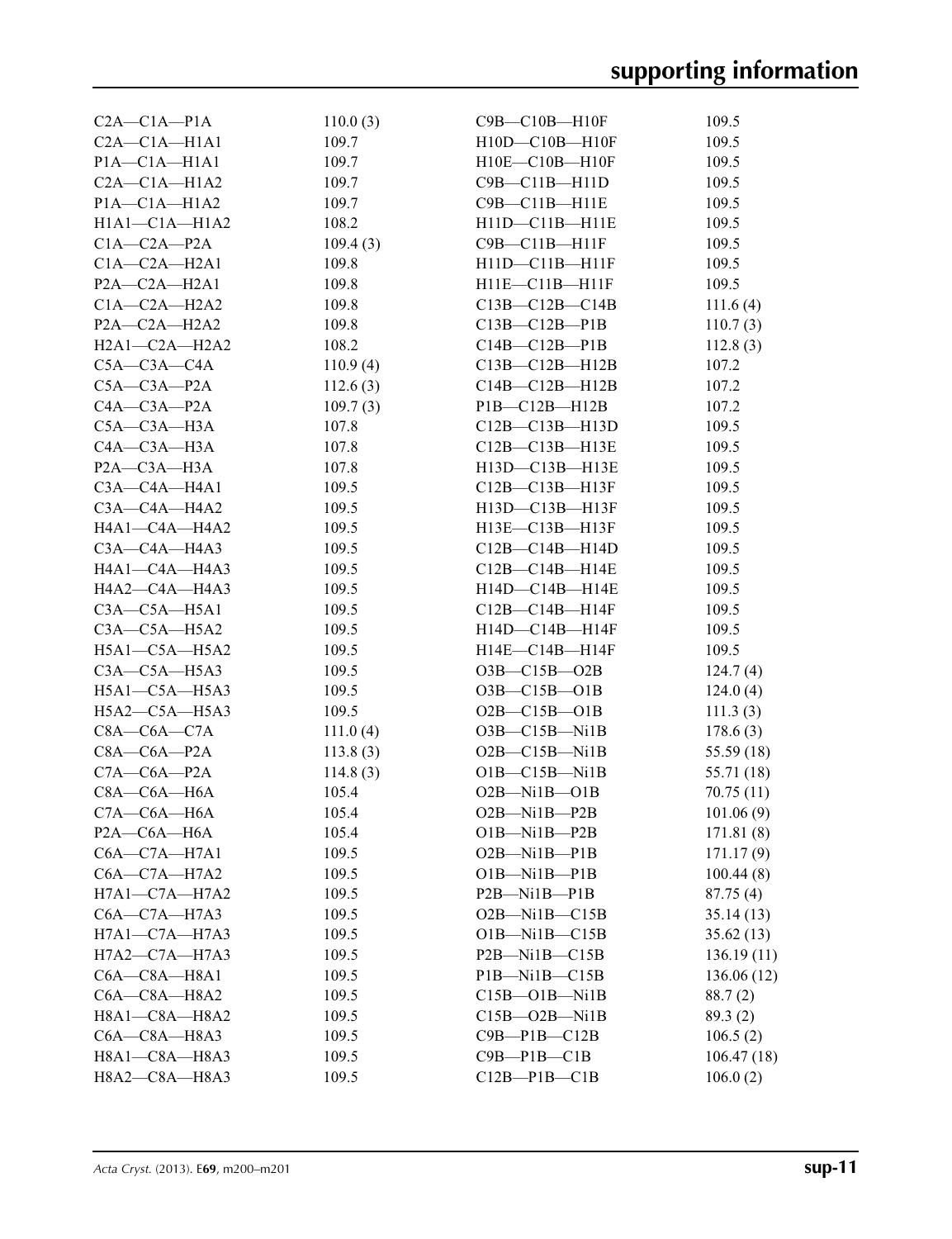| $C10A - C9A - C11A$  | 111.6(4)   | $C9B - P1B - N1B$     | 114.38(15) |
|----------------------|------------|-----------------------|------------|
| $C10A - C9A - P1A$   | 110.0(3)   | $C12B-P1B-Ni1B$       | 112.86(12) |
| $C11A - C9A - P1A$   | 111.1(3)   | $C1B-P1B-Ni1B$        | 110.11(13) |
| $C10A - C9A - H9A$   | 108        | $C2B$ — $P2B$ — $C3B$ | 105.38(18) |
| $C11A - C9A - H9A$   | 108        | $C2B - P2B - C6B$     | 104.17(18) |
| P1A-C9A-H9A          | 108        | $C3B-P2B-C6B$         | 109.5(2)   |
| $C9A - C10A - H10A$  | 109.5      | $C2B - P2B - Ni1B$    | 108.71(14) |
| $C9A - C10A - H10B$  | 109.5      | $C3B - P2B - Ni1B$    | 116.09(15) |
| $H10A - C10A - H10B$ | 109.5      | $C6B - P2B - Ni1B$    | 112.08(13) |
| $C9A - C10A - H10C$  | 109.5      | $C2C-C1C-P1C$         | 109.2(3)   |
| H10A-C10A-H10C       | 109.5      | $C2C-C1C-H1C1$        | 109.8      |
| $H10B - C10A - H10C$ | 109.5      | $P1C - C1C - H1C1$    | 109.8      |
| $C9A - C11A - H11A$  | 109.5      | $C2C-C1C-H1C2$        | 109.8      |
| $C9A - C11A - H11B$  | 109.5      | $P1C-C1C-H1C2$        | 109.8      |
| $H11A - C11A - H11B$ | 109.5      | $H1Cl$ -C1C - $H1C2$  | 108.3      |
| $C9A - C11A - H11C$  | 109.5      | $C1C-C2C-P2C$         | 109.3(3)   |
| H11A-C11A-H11C       | 109.5      | $C1C-C2C-H2C1$        | 109.8      |
| $H11B - C11A - H11C$ | 109.5      | $P2C-C2C-H2C1$        | 109.8      |
| $C13A - C12A - C14A$ | 110.6(4)   | $C1C-C2C-H2C2$        | 109.8      |
| $C13A - C12A - P1A$  | 110.8(3)   | $P2C-C2C-H2C2$        | 109.8      |
| $C14A - C12A - P1A$  | 112.5(3)   | $H2Cl$ -C2C - H2C2    | 108.3      |
| $C13A - C12A - H12A$ | 107.5      | $C4C-C3C-C5C$         | 109.7(3)   |
| $C14A - C12A - H12A$ | 107.5      | $C4C-C3C-P2C$         | 109.8(3)   |
| $P1A - C12A - H12A$  | 107.5      | $C5C-C3C-P2C$         | 111.9(3)   |
| $C12A - C13A - H13A$ | 109.5      | $C4C-C3C-H3C$         | 108.4      |
| $C12A - C13A - H13B$ | 109.5      | $C5C-C3C-H3C$         | 108.4      |
| $H13A - C13A - H13B$ | 109.5      | $P2C-C3C-H3C$         | 108.4      |
| C12A-C13A-H13C       | 109.5      | $C3C-C4C-H4C1$        | 109.5      |
| H13A-C13A-H13C       | 109.5      | $C3C$ — $C4C$ —H4C2   | 109.5      |
| H13B-C13A-H13C       | 109.5      | H4C1-C4C-H4C2         | 109.5      |
| $C12A - C14A - H14A$ |            |                       |            |
|                      | 109.5      | C3C-C4C-H4C3          | 109.5      |
| $C12A - C14A - H14B$ | 109.5      | H4C1-C4C-H4C3         | 109.5      |
| H14A-C14A-H14B       | 109.5      | H4C2-C4C-H4C3         | 109.5      |
| C12A-C14A-H14C       | 109.5      | C3C-C5C-H5C1          | 109.5      |
| H14A-C14A-H14C       | 109.5      | C3C-C5C-H5C2          | 109.5      |
| $H14B - C14A - H14C$ | 109.5      | H5C1-C5C-H5C2         | 109.5      |
| $O3A - C15A - O2A$   | 125.2(4)   | C3C-C5C-H5C3          | 109.5      |
| $O3A - C15A - O1A$   | 124.3(4)   | H5C1-C5C-H5C3         | 109.5      |
| $O2A - C15A - O1A$   | 110.5(3)   | H5C2-C5C-H5C3         | 109.5      |
| $O3A - C15A - N11A$  | 178.5(3)   | $C8C-C6C-C7C$         | 111.7(4)   |
| $O2A - C15A - N11A$  | 55.36 (18) | $C8C-C6C-P2C$         | 113.8(3)   |
| $O1A - C15A - N1A$   | 55.10 (18) | $C7C-C6C-P2C$         | 113.1(3)   |
| $O1A - N11A - O2A$   | 70.50(11)  | $C8C-C6C-H6C$         | 105.8      |
| $O1A - N11A - P1A$   | 98.44 (9)  | С7С-С6С-Н6С           | 105.8      |
| $O2A-Mi1A-P1A$       | 168.79(8)  | P2C-C6C-H6C           | 105.8      |
| $O1A - N11A - P2A$   | 172.56(10) | C6C-C7C-H7C1          | 109.5      |
| O2A-Ni1A-P2A         | 102.91(8)  | C6C-C7C-H7C2          | 109.5      |
| $P1A$ -Ni $1A$ -P2A  | 88.01 (4)  | H7C1-C7C-H7C2         | 109.5      |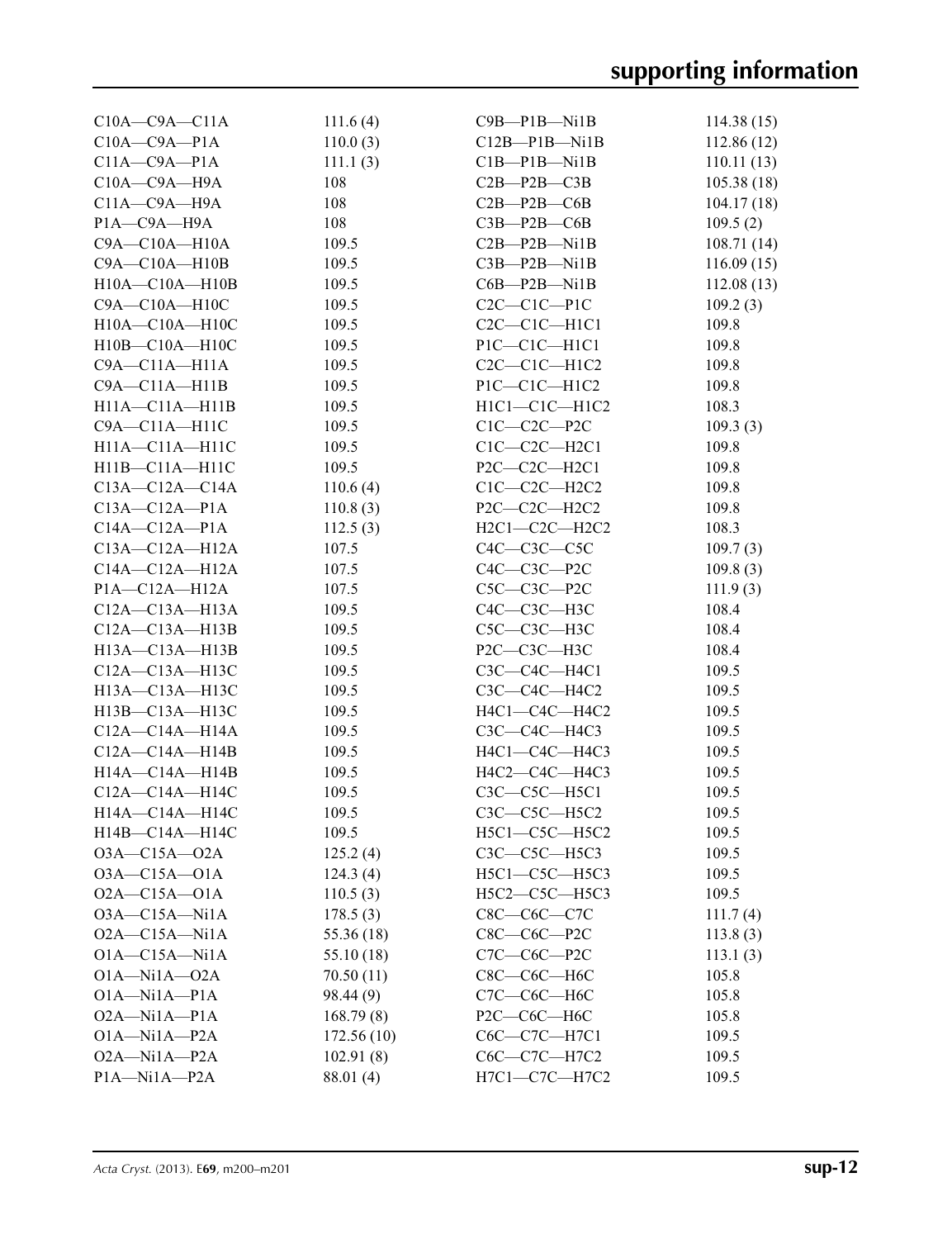| $O1A - N11A - C15A$     | 35.25(13)  | C6C-C7C-H7C3           | 109.5    |
|-------------------------|------------|------------------------|----------|
| $O2A - N11A - C15A$     | 35.25(12)  | H7C1-C7C-H7C3          | 109.5    |
| $P1A$ —Ni $1A$ —C $15A$ | 133.66(11) | H7C2-C7C-H7C3          | 109.5    |
| $P2A-Mi1A-C15A$         | 138.05(11) | C6C—C8C—H8C1           | 109.5    |
| $C15A - O1A - N11A$     | 89.7(2)    | C6C—C8C—H8C2           | 109.5    |
| $C15A - 02A - Ni1A$     | 89.4(2)    | H8C1-C8C-H8C2          | 109.5    |
| $C12A - P1A - C1A$      | 106.8(2)   | C6C—C8C—H8C3           | 109.5    |
| $C12A - P1A - C9A$      | 106.5(2)   | H8C1-C8C-H8C3          | 109.5    |
| $C1A-P1A-C9A$           | 106.93(19) | H8C2-C8C-H8C3          | 109.5    |
| $C12A - P1A - N1A$      | 111.46(15) | $C10C-C9C-C11C$        | 111.2(3) |
| $C1A-P1A-Ni1A$          | 110.94(14) | $C10C - C9C - P1C$     | 110.6(3) |
| $C9A - P1A - N11A$      | 113.81(16) | $C11C-C9C-P1C$         | 110.6(3) |
| $C6A - P2A - C2A$       | 103.1(2)   | C10C-C9C-H9C           | 108.1    |
| $C6A - P2A - C3A$       |            | $C11C$ — $C9C$ — $H9C$ | 108.1    |
|                         | 109.8(2)   |                        |          |
| $C2A-P2A-C3A$           | 106.0(2)   | P1C—C9C—H9C            | 108.1    |
| $C6A - P2A - N11A$      | 110.17(14) | $C9C - C10C - H10G$    | 109.5    |
| $C2A-P2A-Ni1A$          | 109.42(14) | C9C-C10C-H10H          | 109.5    |
| $C3A-P2A-Ni1A$          | 117.29(15) | H10G-C10C-H10H         | 109.5    |
| $C2B - C1B - P1B$       | 110.2(3)   | $C9C - C10C - H10I$    | 109.5    |
| $C2B - C1B - H1B1$      | 109.6      | H10G-C10C-H10I         | 109.5    |
| PIB—CIB—H1B1            | 109.6      | H10H-C10C-H10I         | 109.5    |
| $C2B - C1B - H1B2$      | 109.6      | C9C-C11C-H11G          | 109.5    |
| $PIB - CIB - H1B2$      | 109.6      | C9C-C11C-H11H          | 109.5    |
| $H1B1 - C1B - H1B2$     | 108.1      | H11G-C11C-H11H         | 109.5    |
| $C1B - C2B - P2B$       | 108.3(3)   | C9C-C11C-H11I          | 109.5    |
| $C1B - C2B - H2B1$      | 110        | H11G-C11C-H11I         | 109.5    |
| $P2B - C2B - H2B1$      | 110        | H11H-C11C-H11I         | 109.5    |
| $C1B - C2B - H2B2$      | 110        | $C14C-C12C-C13C$       | 112.5(4) |
| $P2B - C2B - H2B2$      | 110        | $C14C-C12C-P1C$        | 113.4(3) |
| $H2B1-C2B-H2B2$         | 108.4      | $C13C - C12C - P1C$    | 110.0(3) |
| $C4B - C3B - C5B$       | 110.8(4)   | C14C-C12C-H12C         | 106.8    |
| $C4B - C3B - P2B$       | 109.6(3)   | C13C-C12C-H12C         | 106.8    |
| $C5B - C3B - P2B$       | 111.8(3)   | $P1C-C12C-H12C$        | 106.8    |
| $C4B - C3B - H3B$       | 108.2      | C12C-C13C-H13G         | 109.5    |
| $C5B - C3B - H3B$       | 108.2      | C12C—C13C—H13H         | 109.5    |
| $P2B - C3B - H3B$       | 108.2      | H13G-C13C-H13H         | 109.5    |
| $C3B - C4B - H4B1$      | 109.5      | C12C-C13C-H13I         | 109.5    |
| $C3B - C4B - H4B2$      | 109.5      | H13G-C13C-H13I         | 109.5    |
| $H4B1 - C4B - H4B2$     | 109.5      | H13H-C13C-H13I         | 109.5    |
| C3B-C4B-H4B3            | 109.5      | C12C-C14C-H14G         | 109.5    |
| $H4B1 - C4B - H4B3$     | 109.5      | C12C-C14C-H14H         | 109.5    |
| H4B2-C4B-H4B3           | 109.5      | H14G-C14C-H14H         | 109.5    |
| $C3B - C5B - H5B1$      | 109.5      | $C12C-C14C-H14I$       | 109.5    |
| $C3B - C5B - H5B2$      | 109.5      | H14G-C14C-H14I         | 109.5    |
| H5B1-C5B-H5B2           | 109.5      | H14H-C14C-H14I         | 109.5    |
|                         |            |                        |          |
| $C3B - C5B - H5B3$      | 109.5      | $O3C - C15C - O2C$     | 124.9(4) |
| H5B1-C5B-H5B3           | 109.5      | 03C-C15C-01C           | 124.6(3) |
| H5B2-C5B-H5B3           | 109.5      | O2C-C15C-O1C           | 110.5(3) |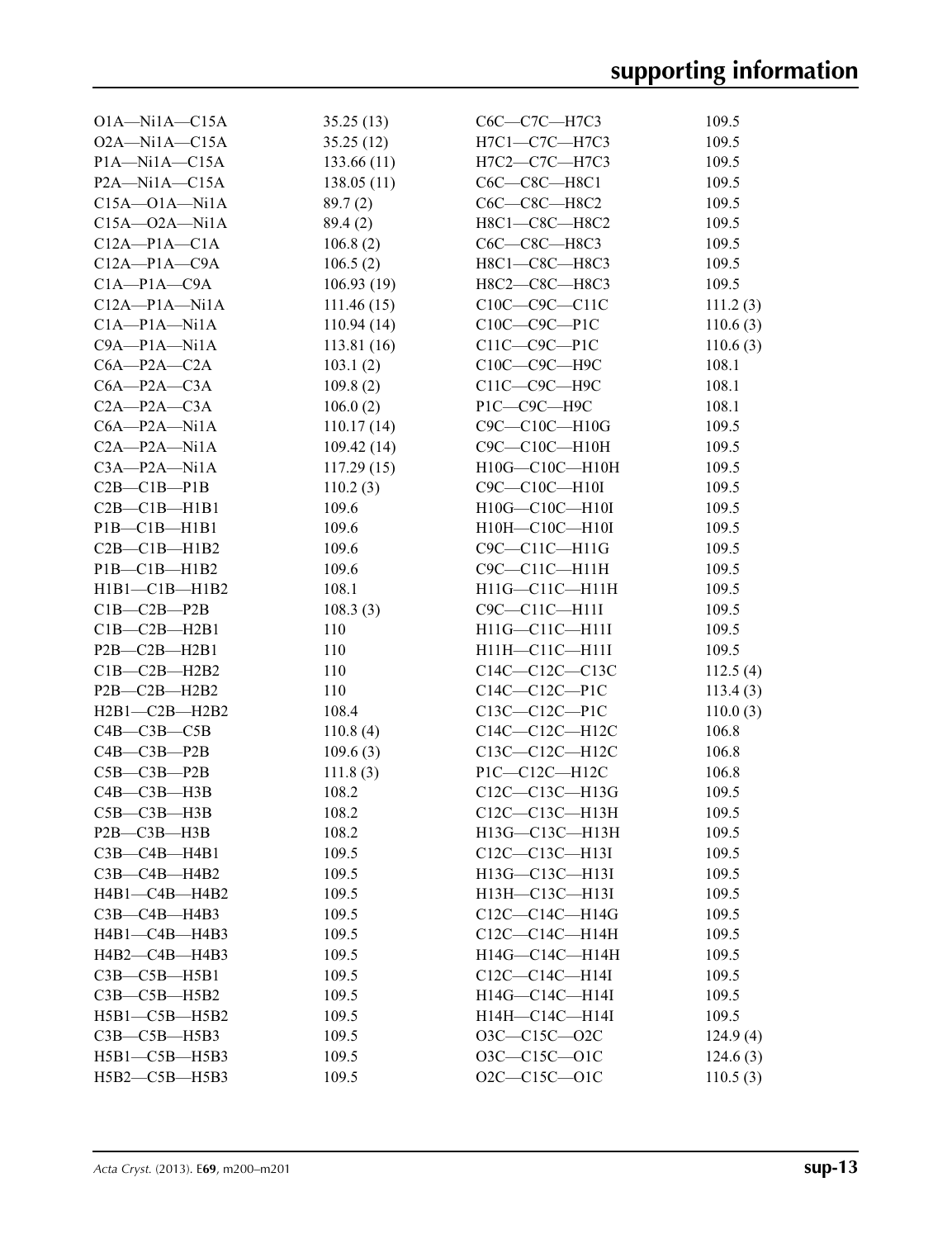| $C8B$ — $C6B$ — $C7B$           | 112.0(3)      | O3C-C15C-Ni1C                   | 177.9(3)      |
|---------------------------------|---------------|---------------------------------|---------------|
| $C8B - C6B - P2B$               | 112.4(3)      | O2C-C15C-Ni1C                   | 55.01 (19)    |
| $C7B - C6B - P2B$               | 113.7(3)      | $O1C - C15C - Ni1C$             | 55.54 (19)    |
| $C8B - C6B - H6B$               | 106           | $O2C-Mi1C-O1C$                  | 70.55(11)     |
| $C7B - C6B - H6B$               | 106           | O2C-Ni1C-P2C                    | 99.18(8)      |
| P2B-C6B-H6B                     | 106           | O1C-Ni1C-P2C                    | 169.54(9)     |
| C6B-C7B-H7B1                    | 109.5         | O2C-Ni1C-P1C                    | 172.35(8)     |
| С6В-С7В-Н7В2                    | 109.5         | $O1C-Mi1C-P1C$                  | 101.83(9)     |
| $H7B1 - C7B - H7B2$             | 109.5         | P2C-Ni1C-P1C                    | 88.46 (4)     |
| C6B-C7B-H7B3                    | 109.5         | O2C-Ni1C-C15C                   | 35.16(12)     |
| H7B1-C7B-H7B3                   | 109.5         | O1C-Ni1C-C15C                   | 35.40 (12)    |
| H7B2-C7B-H7B3                   | 109.5         | P2C-Ni1C-C15C                   | 134.25 (11)   |
| C6B-C8B-H8B1                    | 109.5         | P1C-Ni1C-C15C                   | 137.23(11)    |
| C6B-C8B-H8B2                    | 109.5         | $C15C - O1C - Ni1C$             | 89.1(2)       |
| H8B1-C8B-H8B2                   | 109.5         | $C15C - 02C - Ni1C$             | 89.8(2)       |
| C6B-C8B-H8B3                    | 109.5         | $C9C - P1C - C1C$               | 105.72(19)    |
| H8B1-C8B-H8B3                   | 109.5         | $C9C - P1C - C12C$              | 105.13(19)    |
| H8B2-C8B-H8B3                   | 109.5         | $C1C-P1C-C12C$                  | 106.01(19)    |
| $C11B - C9B - C10B$             | 110.5(4)      | C9C-P1C-Ni1C                    | 116.71(14)    |
| $C11B - C9B - P1B$              | 110.3(3)      | $C1C-P1C-Ni1C$                  | 109.53 (14)   |
| $C10B - C9B - P1B$              | 111.4(3)      | $C12C-P1C-Ni1C$                 | 112.98(14)    |
| C11B-C9B-H9B                    | 108.2         | $C2C-P2C-C3C$                   | 106.6(2)      |
| C10B-C9B-H9B                    | 108.2         | $C2C-P2C-C6C$                   | 103.51 (19)   |
| P1B-C9B-H9B                     | 108.2         | $C3C - P2C - C6C$               | 109.25(18)    |
| $C9B - C10B - H10D$             | 109.5         | C2C-P2C-Ni1C                    | 108.77(13)    |
| C9B-C10B-H10E                   | 109.5         | C3C-P2C-Ni1C                    | 113.61(13)    |
| H10D-C10B-H10E                  | 109.5         | C6C-P2C-Ni1C                    | 114.35(13)    |
|                                 |               |                                 |               |
| $P1A - C1A - C2A - P2A$         | 37.1(4)       | $P2B$ —Nil $B$ —P1 $B$ —C9 $B$  | $-120.77(16)$ |
| $O3A - C15A - Ni1A - O1A$       | 68 (13)       | $C15B-Mi1B-P1B-C9B$             | 59.6(2)       |
| $O2A - C15A - N11A - O1A$       | $-179.5(4)$   | $O2B$ -Nil $B$ -Pl $B$ -Cl $2B$ | $-58.2(6)$    |
| $O3A - C15A - Ni1A - O2A$       | $-112(13)$    | $O1B-Mi1B-P1B-C12B$             | $-62.57(18)$  |
| $O1A - C15A - Ni1A - O2A$       | 179.5(4)      | $P2B$ -Nil $B$ -P1B-C12B        | 117.26(16)    |
| $O3A - C15A - N11A - P1A$       | 65(13)        | $C15B-Mi1B-P1B-C12B$            | $-62.4(2)$    |
| O2A-C15A-Ni1A-P1A               | 177.52(17)    | O2B-Ni1B-P1B-C1B                | $-176.4(6)$   |
| $O1A - C15A - N11A - P1A$       | $-2.9(3)$     | $O1B$ —Ni $1B$ —P $1B$ —C $1B$  | 179.23(17)    |
| $O3A - C15A - N11A - P2A$       | $-106(13)$    | $P2B$ —Nil $B$ —P1 $B$ —C1 $B$  | $-0.95(15)$   |
| $O2A - C15A - N1A - P2A$        | 5.7(3)        | $C15B-Mi1B-P1B-C1B$             | 179.4(2)      |
| $O1A - C15A - N1A - P2A$        | $-174.78(18)$ | $C1B - C2B - P2B - C3B$         | $-165.3(3)$   |
| $O3A - C15A - O1A - N1A$        | $-178.3(4)$   | $C1B - C2B - P2B - C6B$         | 79.5(3)       |
| $O2A - C15A - O1A - N1A$        | 0.4(3)        | $C1B - C2B - P2B - N1B$         | $-40.2(3)$    |
| $O2A - N11A - O1A - C15A$       | $-0.3(2)$     | $C4B - C3B - P2B - C2B$         | 66.7(3)       |
| $P1A$ —Ni $1A$ —O $1A$ —C $15A$ | 177.8(2)      | $C5B - C3B - P2B - C2B$         | $-170.0(3)$   |
| $P2A$ —Nila—O1A—C15A            | 28.0(9)       | $C4B - C3B - P2B - C6B$         | 178.3(3)      |
| $O3A - C15A - O2A - N1A$        | 178.3(4)      | $C5B$ — $C3B$ — $P2B$ — $C6B$   | $-58.5(4)$    |
| $O1A - C15A - O2A - N1A$        | $-0.4(3)$     | $C4B - C3B - P2B - Ni1B$        | $-53.6(3)$    |
| $O1A - N11A - O2A - C15A$       | 0.3(2)        | $C5B - C3B - P2B - Ni1B$        | 69.7(3)       |
| $P1A - N11A - O2A - C15A$       | $-9.3(6)$     | $C8B - C6B - P2B - C2B$         | $-158.0(3)$   |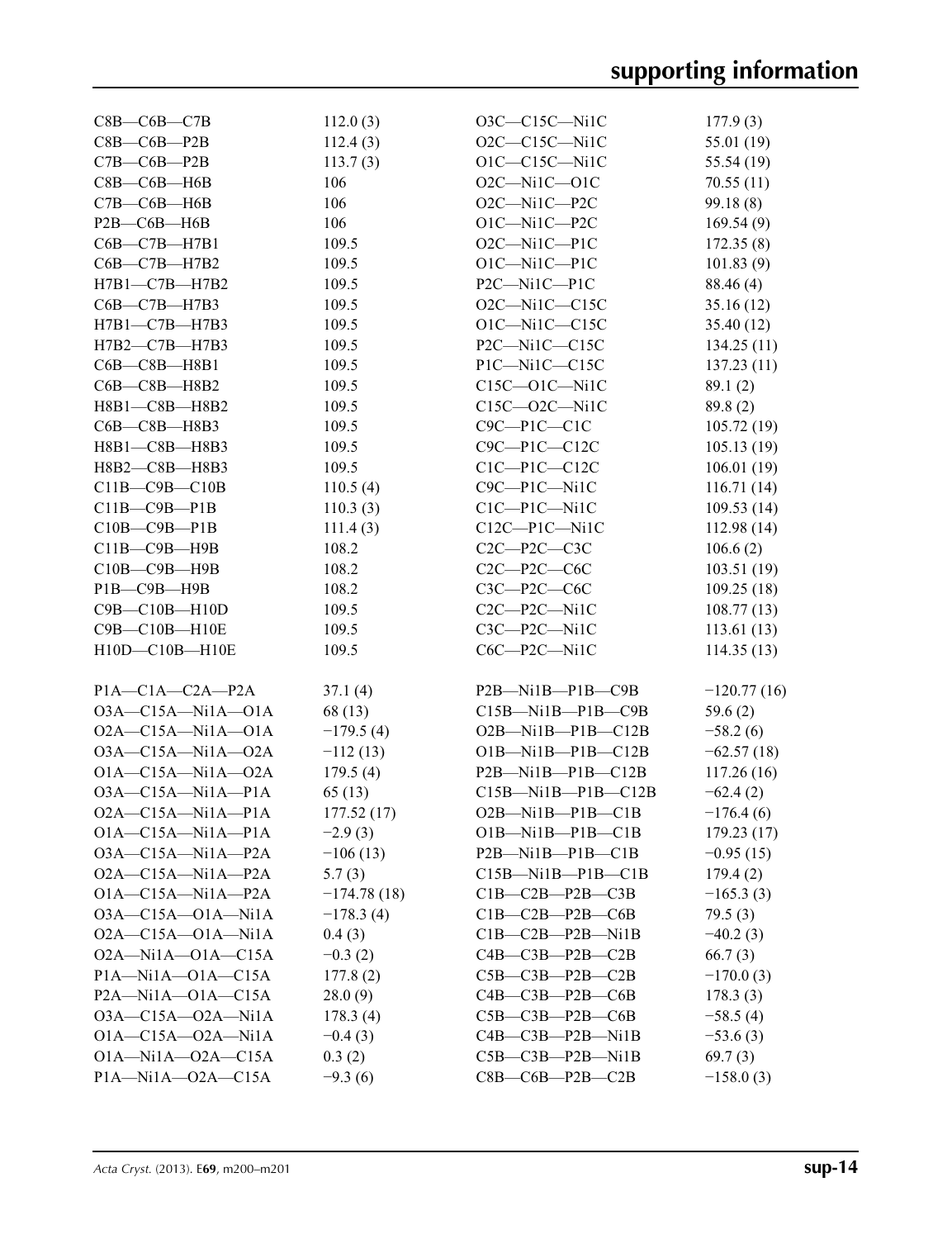| $P2A$ —Nila—O2A—C15A            | $-176.1(2)$   | $C7B$ — $C6B$ — $P2B$ — $C2B$   | 73.5(3)       |
|---------------------------------|---------------|---------------------------------|---------------|
| $C13A - C12A - P1A - C1A$       | 71.3(4)       | $C8B - C6B - P2B - C3B$         | 89.7(3)       |
| $C14A - C12A - P1A - C1A$       | $-53.2(4)$    | $C7B - C6B - P2B - C3B$         | $-38.8(3)$    |
| $C13A - C12A - P1A - C9A$       | $-174.7(3)$   | $C8B - C6B - P2B - N1B$         | $-40.6(3)$    |
| $C14A - C12A - P1A - C9A$       | 60.8(4)       | $C7B$ — $C6B$ — $P2B$ —Ni1B     | $-169.2(2)$   |
| $C13A - C12A - P1A - N1A$       | $-50.1(4)$    | $O2B$ —Ni1B—P2B—C2B             | $-159.86(17)$ |
| $C14A - C12A - P1A - N1A$       | $-174.5(3)$   | $O1B-Mi1B-P2B-C2B$              | $-160.4(6)$   |
| $C2A - C1A - P1A - C12A$        | $-147.5(3)$   | $P1B-Mi1B-P2B-C2B$              | 20.84 (15)    |
| $C2A - C1A - P1A - C9A$         | 98.8(3)       | $C15B-Mi1B-P2B-C2B$             | $-159.5(2)$   |
| $C2A - C1A - P1A - N1A$         | $-25.9(3)$    | $O2B$ —Nil $B$ —P2B—C3B         | $-41.33(17)$  |
| $C10A - C9A - P1A - C12A$       | $-176.3(3)$   | $O1B-Mi1B-P2B-C3B$              | $-41.8(7)$    |
| $C11A - C9A - P1A - C12A$       | 59.6 $(4)$    | $P1B-Mi1B-P2B-C3B$              | 139.38(15)    |
| $C10A - C9A - P1A - C1A$        | $-62.3(4)$    | $C15B-Mi1B-P2B-C3B$             | $-41.0(2)$    |
| $C11A - C9A - P1A - C1A$        | 173.6(3)      | $O2B$ —Nil $B$ —P $2B$ —C6B     | 85.53 (16)    |
| $C10A - C9A - P1A - N1A$        | 60.5(3)       | $O1B-Mi1B-P2B-C6B$              | 85.0(7)       |
| $C11A - C9A - P1A - N11A$       | $-63.6(3)$    | $P1B$ —Ni $1B$ — $P2B$ —C6B     | $-93.76(14)$  |
| $O1A$ —Ni $1A$ —P $1A$ —C $12A$ | $-53.44(19)$  | $C15B-Mi1B-P2B-C6B$             | 85.9(2)       |
| $O2A$ —Nil $A$ —Pl $A$ —Cl $2A$ | $-44.3(5)$    | P1C-C1C-C2C-P2C                 | 40.7(3)       |
| $P2A$ —Nila—P1A—C12A            | 122.83(16)    | $O3C$ — $C15C$ — $Ni1C$ — $O2C$ | 89(9)         |
| $C15A - N11A - P1A - C12A$      | $-51.7(2)$    | $O1C-C15C-Ni1C-O2C$             | $-177.6(4)$   |
| $O1A - N11A - P1A - C1A$        | $-172.34(19)$ | 03C-C15C-Ni1C-01C               | $-94(9)$      |
| $O2A$ —Nil $A$ —Pl $A$ —Cl $A$  | $-163.2(5)$   | $O2C$ — $C15C$ — $Ni1C$ — $O1C$ | 177.6(4)      |
| $P2A$ —Nila—Pla—Cla             | 3.92(17)      | $O3C$ — $C15C$ — $Ni1C$ — $P2C$ | 84 (9)        |
| $C15A - N11A - P1A - C1A$       | $-170.6(2)$   | O2C-C15C-Ni1C-P2C               | $-4.9(3)$     |
| $O1A - N11A - P1A - C9A$        | 67.01(17)     | $O1C-C15C-Ni1C-P2C$             | 177.53(16)    |
| $O2A$ —Nila—Pla—C9A             | 76.1(5)       | $O3C$ — $C15C$ — $Ni1C$ — $P1C$ | $-93(9)$      |
| P2A-Ni1A-P1A-C9A                | $-116.72(15)$ | $O2C-C15C-Ni1C-P1C$             | 178.66 (16)   |
| $C15A - N11A - P1A - C9A$       | 68.7(2)       | $O1C-C15C-Ni1C-P1C$             | 1.1(3)        |
| $C8A - C6A - P2A - C2A$         | $-163.5(4)$   | $O3C$ — $C15C$ — $O1C$ —Ni1C    | 177.4(4)      |
| $C7A - C6A - P2A - C2A$         | 67.0(4)       | $O2C - C15C - O1C - Ni1C$       | $-2.1(3)$     |
| $C8A - C6A - P2A - C3A$         | 83.8 (4)      | $O2C$ —Ni1C—O1C—C15C            | 1.5(2)        |
| $C7A - C6A - P2A - C3A$         | $-45.6(4)$    | P2C-Ni1C-O1C-C15C               | $-9.8(6)$     |
| $C8A - C6A - P2A - N11A$        | $-46.8(4)$    | P1C-Ni1C-O1C-C15C               | $-179.3(2)$   |
| $C7A - C6A - P2A - N11A$        | $-176.3(3)$   | $O3C$ — $C15C$ — $O2C$ —Ni1C    | $-177.4(4)$   |
| $C1A - C2A - P2A - C6A$         | 82.8 (3)      | O1C-C15C-O2C-Ni1C               | 2.1(3)        |
| $C1A - C2A - P2A - C3A$         | $-161.8(3)$   | $O1C - Ni1C - O2C - C15C$       | $-1.5(2)$     |
| $C1A - C2A - P2A - N1A$         | $-34.4(3)$    | P2C-Ni1C-O2C-C15C               | 176.5(2)      |
| $C5A - C3A - P2A - C6A$         | $-62.3(4)$    | $P1C$ —Ni $1C$ —O2C—C15C        | $-6.9(8)$     |
| $C4A - C3A - P2A - C6A$         | 173.7(3)      | $C10C$ — $C9C$ — $P1C$ — $C1C$  | $-60.6(3)$    |
| $C5A - C3A - P2A - C2A$         | $-173.0(3)$   | $C11C$ — $C9C$ — $P1C$ — $C1C$  | 175.8(3)      |
| $C4A - C3A - P2A - C2A$         | 63.0(3)       | $C10C$ — $C9C$ — $P1C$ — $C12C$ | $-172.5(3)$   |
| $C5A - C3A - P2A - N1A$         | 64.4(4)       | $C11C$ — $C9C$ — $P1C$ — $C12C$ | 63.9(3)       |
| $C4A - C3A - P2A - N1A$         | $-59.5(3)$    | $C10C$ — $C9C$ — $P1C$ — $Ni1C$ | 61.4(3)       |
| $O1A-Mi1A-P2A-C6A$              | 52.5(8)       | $C11C$ — $C9C$ — $P1C$ — $Ni1C$ | $-62.2(3)$    |
| $O2A-Mi1A-P2A-C6A$              | 79.8(2)       | C2C-C1C-P1C-C9C                 | 98.3(3)       |
| $P1A$ —Ni $1A$ — $P2A$ —C6A     | $-97.68(18)$  | $C2C-C1C-P1C-C12C$              | $-150.4(3)$   |
| $C15A - N11A - P2A - C6A$       | 76.4(2)       | $C2C-C1C-P1C-Ni1C$              | $-28.2(3)$    |
| $O1A - N11A - P2A - C2A$        | 165.2(8)      | $C14C-C12C-P1C-C9C$             | 65.5(3)       |
|                                 |               |                                 |               |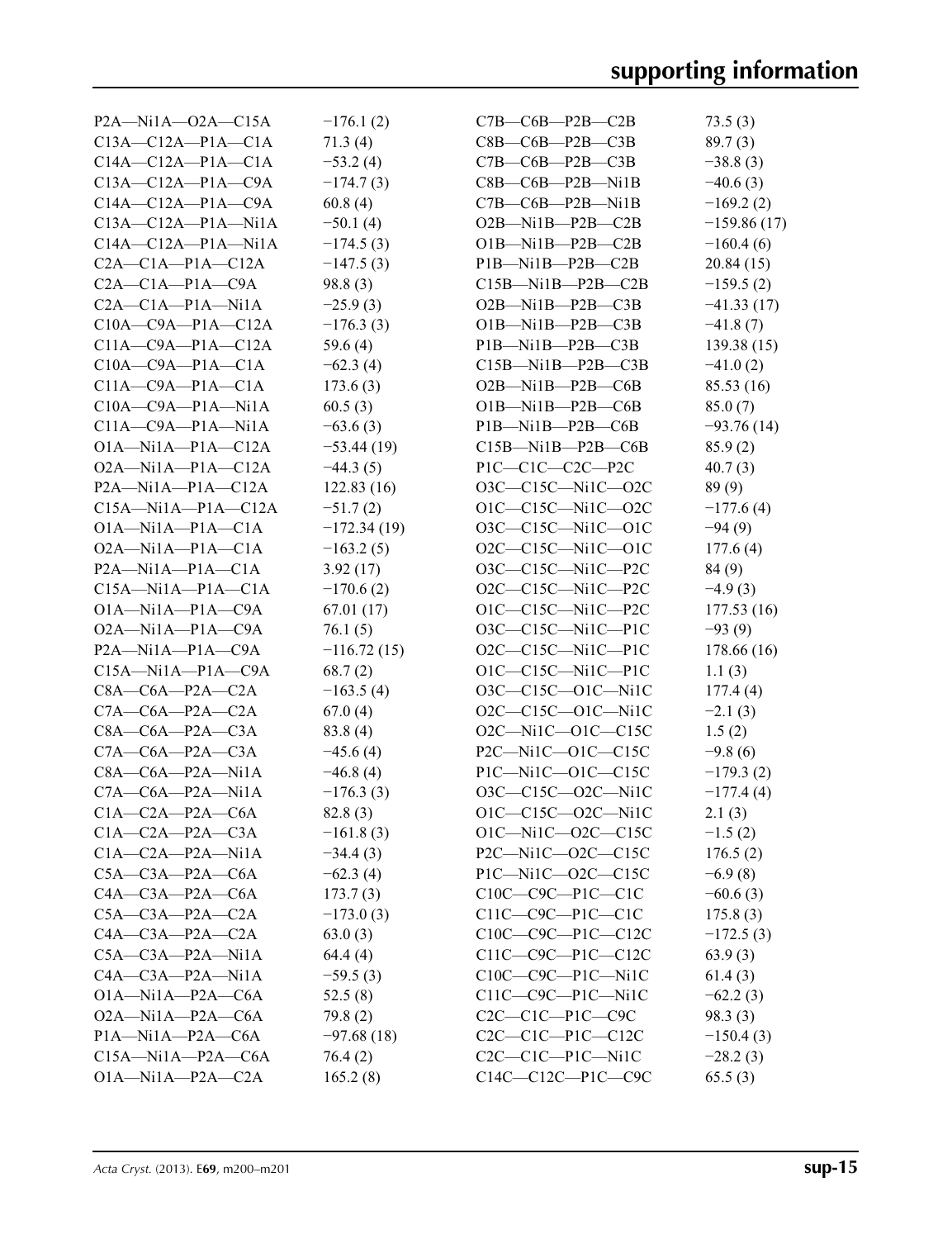| $O2A$ —Nila—P $2A$ —C $2A$      | $-167.56(19)$ | $C13C - C12C - P1C - C9C$       | $-167.6(3)$   |
|---------------------------------|---------------|---------------------------------|---------------|
| $P1A$ —Ni $1A$ — $P2A$ —C2A     | 14.98(17)     | $C14C-C12C-P1C-C1C$             | $-46.2(3)$    |
| $C15A - N11A - P2A - C2A$       | $-170.9(2)$   | $C13C-C12C-P1C-C1C$             | 80.7(3)       |
| $O1A$ —Ni $1A$ —P $2A$ —C $3A$  | $-74.1(8)$    | $C14C-C12C-P1C-Ni1C$            | $-166.1(3)$   |
| $O2A$ —Nil $A$ —P $2A$ —C $3A$  | $-46.8(2)$    | $C13C - C12C - P1C - Ni1C$      | $-39.2(3)$    |
| $P1A$ —Ni $1A$ — $P2A$ —C3A     | 135.75(18)    | O2C-Ni1C-P1C-C9C                | 67.8(7)       |
| $C15A - N11A - P2A - C3A$       | $-50.1(2)$    | O1C-Ni1C-P1C-C9C                | 62.63(18)     |
| $PIB$ — $CIB$ — $C2B$ — $P2B$   | 39.2(3)       | P2C-Ni1C-P1C-C9C                | $-115.47(16)$ |
| O3B-C15B-Ni1B-O2B               | 102(14)       | C15C-Ni1C-P1C-C9C               | 62.0(2)       |
| $O1B - C15B - Ni1B - O2B$       | $-179.2(4)$   | O2C-Ni1C-P1C-C1C                | $-172.2(7)$   |
| $O3B$ — $C15B$ — $Ni1B$ — $O1B$ | $-79(14)$     | $O1C-Mi1C-P1C-C1C$              | $-177.35(17)$ |
| $O2B - C15B - Ni1B - O1B$       | 179.2(4)      | $P2C$ —Nil $C$ —P1 $C$ —C1C     | 4.55(15)      |
| $O3B$ — $C15B$ — $Ni1B$ — $P2B$ | 101(14)       | $C15C - Ni1C - P1C - C1C$       | $-178.0(2)$   |
| $O2B$ — $C15B$ — $Ni1B$ — $P2B$ | $-0.6(3)$     | $O2C$ —Nil $C$ —Pl $C$ —Cl $2C$ | $-54.2(7)$    |
| $O1B - C15B - Ni1B - P2B$       | $-179.80(16)$ | $O1C-Mi1C-P1C-C12C$             | $-59.43(17)$  |
| $O3B$ — $C15B$ — $Ni1B$ — $P1B$ | $-79(14)$     | P2C-Ni1C-P1C-C12C               | 122.47(15)    |
| $O2B - C15B - Ni1B - P1B$       | 178.89(16)    | $C15C$ -Ni1C-P1C-C12C           | $-60.1(2)$    |
| $O1B - C15B - Ni1B - P1B$       | $-0.4(3)$     | $C1C-C2C-P2C-C3C$               | $-160.3(3)$   |
| $O3B$ — $C15B$ — $O1B$ —Ni1B    | 178.3(4)      | $C1C-C2C-P2C-C6C$               | 84.6(3)       |
| $O2B - C15B - O1B - Ni1B$       | $-0.7(3)$     | C1C-C2C-P2C-Ni1C                | $-37.4(3)$    |
| $O2B$ —Nil $B$ — $O1B$ —C15B    | 0.5(2)        | $C4C-C3C-P2C-C2C$               | 73.4(3)       |
| $P2B$ —Nil $B$ —Ol $B$ —Cl $5B$ | 1.0(8)        | $C5C-C3C-P2C-C2C$               | $-164.4(3)$   |
| P1B-Ni1B-O1B-C15B               | 179.7(2)      | C4C-C3C-P2C-C6C                 | $-175.3(3)$   |
| $O3B - C15B - O2B - N1B$        | $-178.3(4)$   | C5C-C3C-P2C-C6C                 | $-53.2(3)$    |
| $O1B - C15B - O2B - Ni1B$       | 0.7(3)        | $C4C-C3C-P2C-Ni1C$              | $-46.3(3)$    |
| $O1B-Mi1B-O2B-C15B$             | $-0.5(2)$     | $C5C-C3C-P2C-Ni1C$              | 75.8(3)       |
| $P2B$ —Ni1B—O2B—C15B            | 179.6(2)      | $C8C$ — $C6C$ — $P2C$ — $C2C$   | $-159.7(3)$   |
| P1B-Ni1B-O2B-C15B               | $-5.0(7)$     | C7C-C6C-P2C-C2C                 | 71.6(3)       |
| $C11B - C9B - P1B - C12B$       | 179.1(3)      | C8C-C6C-P2C-C3C                 | 87.1(3)       |
| $C10B - C9B - P1B - C12B$       | 56.0 $(4)$    | C7C-C6C-P2C-C3C                 | $-41.7(4)$    |
| $C11B - C9B - P1B - C1B$        | $-68.2(3)$    | C8C-C6C-P2C-Ni1C                | $-41.5(4)$    |
| $C10B - C9B - P1B - C1B$        | 168.7(3)      | C7C-C6C-P2C-Ni1C                | $-170.3(3)$   |
| $C11B - C9B - P1B - N1B$        | 53.7(3)       | $O2C$ —Ni1C—P2C—C2C             | $-164.43(17)$ |
| $C10B - C9B - P1B - Ni1B$       | $-69.4(4)$    | O1C-Ni1C-P2C-C2C                | $-153.7(5)$   |
| C13B-C12B-P1B-C9B               | $-175.1(3)$   | P1C-Ni1C-P2C-C2C                | 16.01(15)     |
| $C14B - C12B - P1B - C9B$       | 59.1 $(4)$    | $C15C$ —Ni $1C$ —P2C—C2C        | $-161.6(2)$   |
| $C13B - C12B - P1B - C1B$       | 71.8(3)       | O2C-Ni1C-P2C-C3C                | $-45.93(17)$  |
| $C14B - C12B - P1B - C1B$       | $-54.0(4)$    | O1C-Ni1C-P2C-C3C                | $-35.2(6)$    |
| $C13B - C12B - P1B - Ni1B$      | $-48.8(3)$    | P1C-Ni1C-P2C-C3C                | 134.52(15)    |
| $C14B - C12B - P1B - Ni1B$      | $-174.6(3)$   | $C15C$ —Ni $1C$ —P2C—C3C        | $-43.1(2)$    |
| $C2B - C1B - P1B - C9B$         | 101.0(3)      | O2C-Ni1C-P2C-C6C                | 80.43 (18)    |
| $C2B - C1B - P1B - C12B$        | $-145.9(3)$   | O1C-Ni1C-P2C-C6C                | 91.2(5)       |
| $C2B - C1B - P1B - Ni1B$        | $-23.5(3)$    | P1C-Ni1C-P2C-C6C                | $-99.12(16)$  |
| $O2B$ —Nil $B$ —P $1B$ —C $9B$  | 63.8(6)       | $C15C$ —Ni $1C$ —P2C—C6C        | 83.3(2)       |
| $O1B$ —Ni $1B$ —P $1B$ —C $9B$  | 59.40 (18)    |                                 |               |